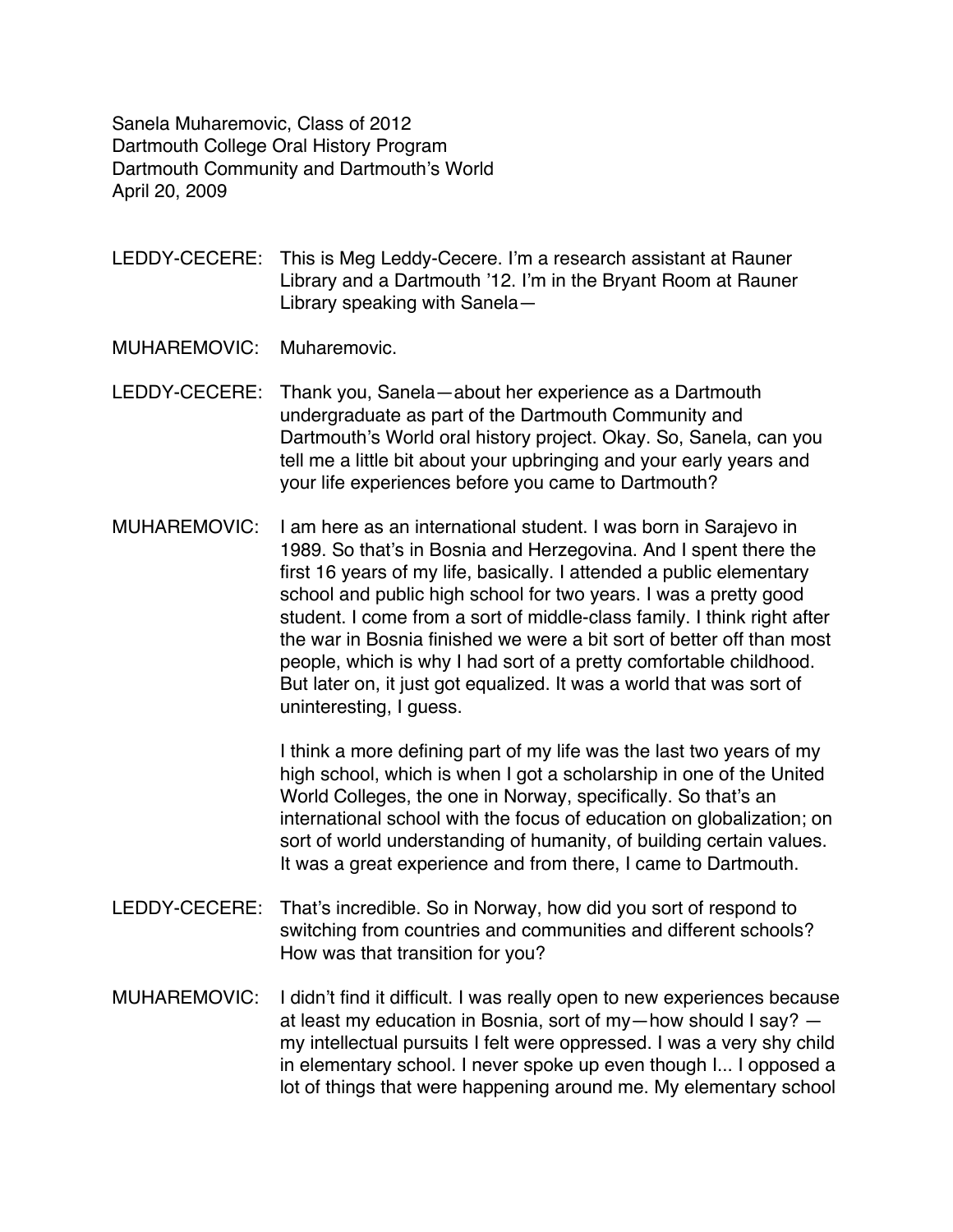experience was sort of politicized along with politics in the country. I hated it, but I never spoke up.

In high school I was already starting to become a bit of a rebel. [Laughter] And I would speak up against my teachers. Once we had this competition. So my Bosnian language and literature teacher came up with a—I think it was a city-level literary competition about… You know, we were supposed to write an essay called "Sarajevo, My Love." [Laughter]

Well, you can imagine what I wrote: a sort of satirical piece about everything in the city, and it was absolutely terrible. I remember feeling so good as I never felt in my life when I handed that in to her. And she laughed. She was very, very liberal, and she wanted to publish it elsewhere; obviously it did not go to the competition, but these things happen.

But I remember coming home to my parents because I thought this would sort of blow up into a bit of a scandal if she published it or something. So I wanted to tell them. And when I told them, they were just so disappointed with me because they didn't understand why I did this. I don't know why. I didn't think it was so terrible.

And then I found my education extremely dull. I would go from one year to the next, buying a new textbook every year with pretty much the same content, except a little addition here and there in the last year. Coming to classes where teachers would sit at their desks and read newspapers or file their nails while we were just taking notes from textbooks. And then asking us to know everything and to apply it to everything. Also, an English teacher who probably didn't speak English as well as I did at that point, although I had never spoken English to anybody until my interview for the United World College. So when I was suddenly exposed to something that was so much better—

## LEDDY-CECERE: In Norway?

MUHAREMOVIC: In Norway. Going to, I don't know, biology class and doing actual laboratory work. I remember my first lab assignment: I was partnered with a girl from Canada who, you know, knew everything about the lab, and I was just clueless. I was walking about her. You know, I think in many other circumstances, I would have felt very humiliated because, you know, all of us who were there were very used to being the best students in our school.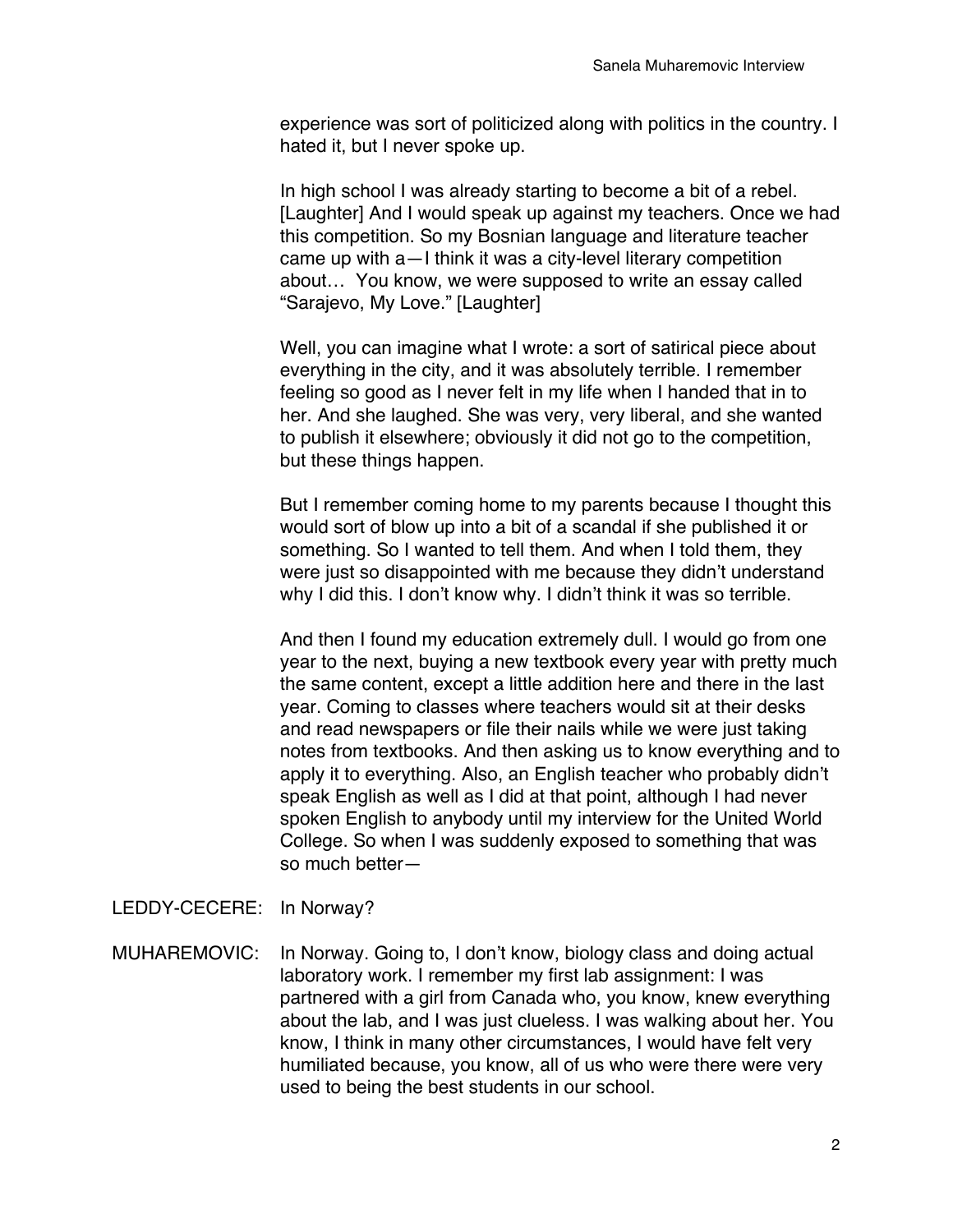LEDDY-CECERE: Right.

- MUHAREMOVIC: But I was just so thrilled to be learning something new, to be exposed to all of these ideas, that I didn't care. I was the happiest person there, as far as learning went. Also it was a beautiful place. So, you know, I liked it very much. I did a lot of community service. I took up photography. I really felt like I sort of—
- LEDDY-CECERE: You came into your own, yes.
- MUHAREMOVIC: Yes. It was sort of like coming home.
- LEDDY-CECERE: Yes. So to go back to when you were in Bosnia and Herzegovina, did you feel really alone in sort of your dis—you know, how you felt disillusioned?
- MUHAREMOVIC: Oh, yes.
- LEDDY-CECERE: And so you sort of felt— There wasn't, you know, a group of people, friends who sort of agreed with you? Obviously, your family was not….
- MUHAREMOVIC: I felt very intellectually lonely. I could relate, you know, I had a couple of friends. I wasn't very social, but I had a couple of friends, especially in high school. Actually, my classmates were very nice. Elementary school, there were a few bullies who really, you know, messed up my grades fifth through eighth. But my high school classmates were very nice and, you know, I could hang out with them.

But I found myself intellectually lonely. I was very curious, and I was very serious. I was so serious and so mature in some ways that I just couldn't relate to my classmates in that many ways, you know. I would come to school, and everybody was talking about soap operas or this or that celebrity, and I was, you know, far more interested in - I don't know - reading 18<sup>th</sup>-century philosophers or something like that.

LEDDY-CECERE: Yes.

MUHAREMOVIC: And I was, you know, I'm a cool kid.

LEDDY-CECERE: Right.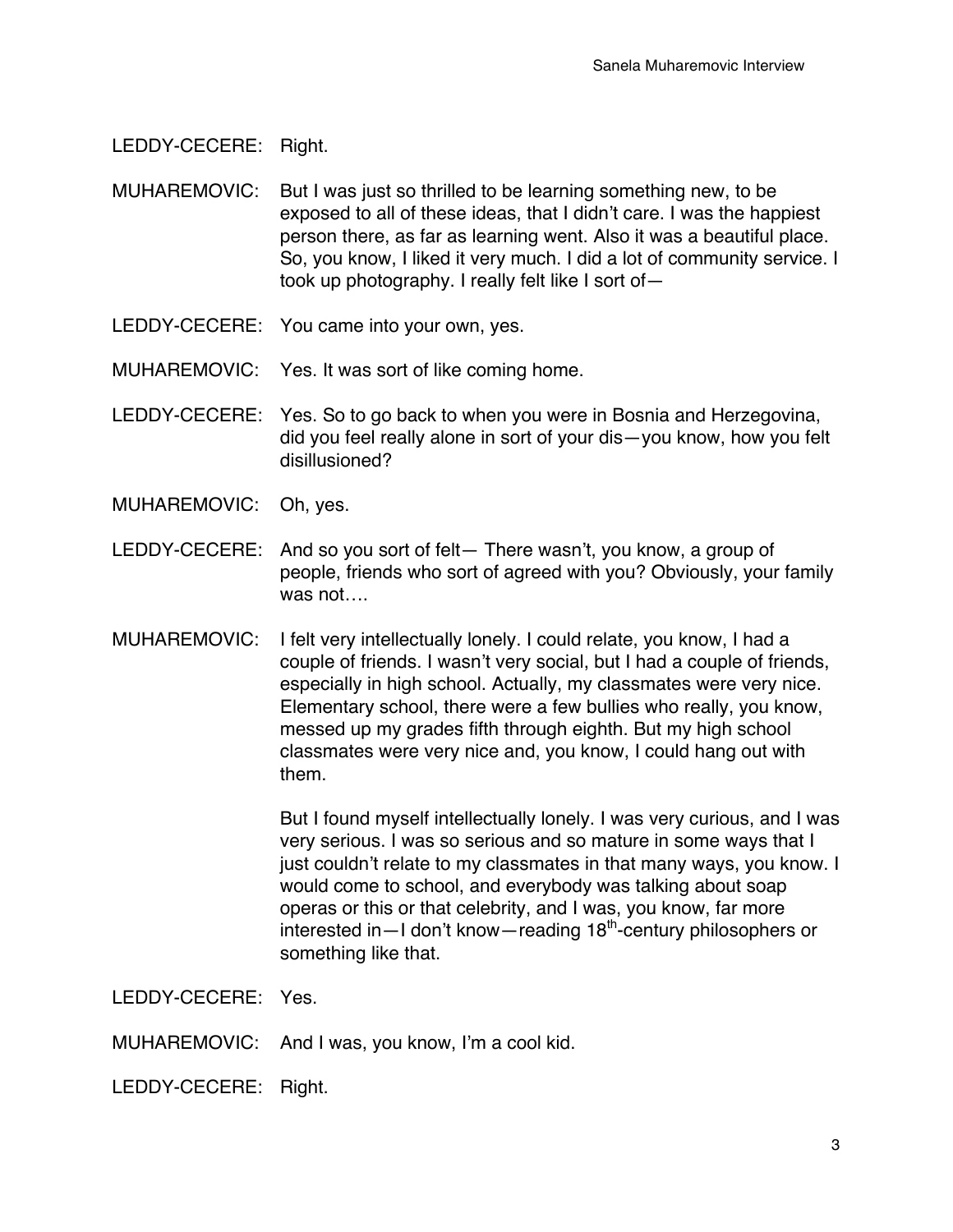MUHAREMOVIC: So I felt very lonely in that sense.

- LEDDY-CECERE: And then when you came to Norway, that all sort of changed for you.
- MUHAREMOVIC: Yes, very much.
- LEDDY-CECERE: You felt like you had… Did you feel like there was more of an intellectual community and an academic sort of…
- MUHAREMOVIC: Definitely. And even if not everybody was this serious, scholarly person like I was, I found it just—I found it sort of comforting that people were coming from so many different places.
- LEDDY-CECERE: Yes.
- MUHAREMOVIC: Because I think my class was composed of people from, you know, 84 countries in the world—we were a 100-person class—that I could always engage with people in a meaningful way, even if we didn't discuss Kant or [laughs] some, I don't know, linguistic peculiarity of whatever language. Although I did have those discussions, you know. I would find somebody who would listen to me ramble on about Bosnian grammar and how amazingly complex and difficult it is. I found those people there, whereas I could never find them in Bosnia. Nobody would have such conversations with me. But I also just found great comfort in the fact that I could learn so much about other places through these people, whether it was through just talking to them, I…. Even there, I wasn't very social. I wasn't someone who was kind of a social butterfly—whatever that's called.

LEDDY-CECERE: No, you've got it.

MUHAREMOVIC: Me and my idioms. But I could speak to people, and I found all the events there that were organized, very stimulating, like community service, like student debates and discussions, and, you know, bringing in outside speakers. I enjoyed it very much.

LEDDY-CECERE: So the diversity there really was a life-changing thing for you.

MUHAREMOVIC: Yes. I loved it.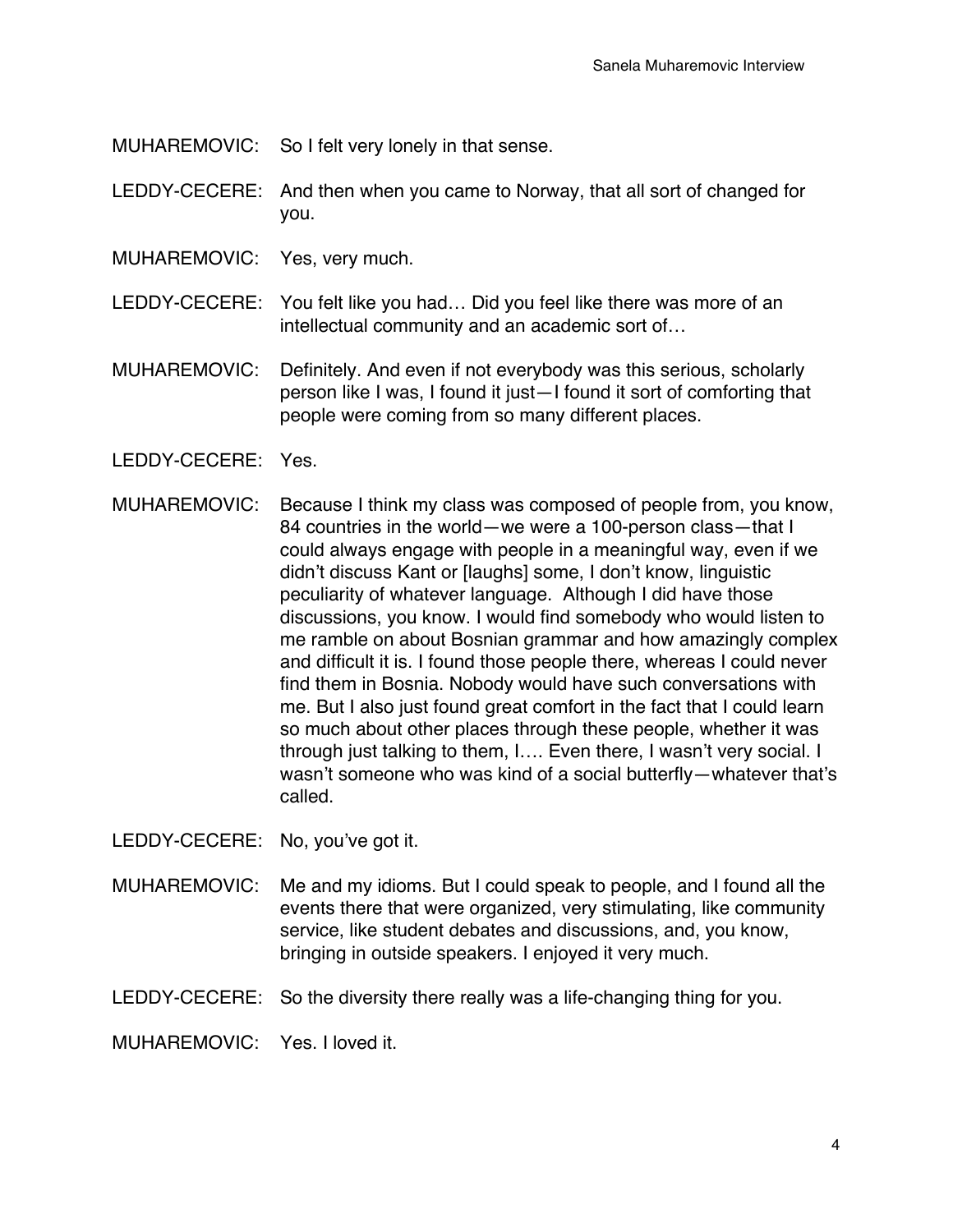- LEDDY-CECERE: So can we sort of move on to how did you get to Dartmouth? And tell me about when you first arrived here.
- MUHAREMOVIC: Dartmouth was a pretty random choice. So, at some point in my second year in Norway, there came a time when these two people, mysteriously called university counselors, started emailing everybody and saying, if you're going to apply to UK, if you're going to apply to US, your deadlines are this and this. And I had no idea about higher education in the US. I remember taking my SATs; it was scheduled on a Saturday. The Wednesday before that, one of the university counselors approached me and said, "You know, you need to take this test now if you're going to apply." I was like, "okay, sure."
- LEDDY-CECERE: You just took it.
- MUHAREMOVIC: I just took it.
- LEDDY-CECERE: Two days before, with no prep. [Laughter]
- MUHAREMOVIC: They gave me a little booklet which had a couple of practice—there were practice exams. They were sort of sample questions. That was my SAT preparation. Now that I know that some people spend hundreds of dollars and a couple of years preparing to take SATs, I just—I don't know how I ended up here. [Laughter]
- LEDDY-CECERE: So funny.
- MURAREMOVIC: Clearly I didn't have stellar SAT scores. But luckily, they have different standards for international students.

So I don't exactly know how I ended up applying to Dartmouth in the first place because I didn't go through—I don't think I went to a presentation, if there was one on our campus, because we did get a lot of people visiting us from different campuses and recruiting.

- LEDDY-CECERE: Do you remember any of those in particular?
- MUHAREMOVIC: I remember a lady from Princeton came and also somebody from Duke. I had good interviews with them. I got in trouble for having an interview with, I think, Princeton, because it wasn't scheduled in advance. But the admissions officer invited me and my roommate because we were interested and had an interview with us anyway.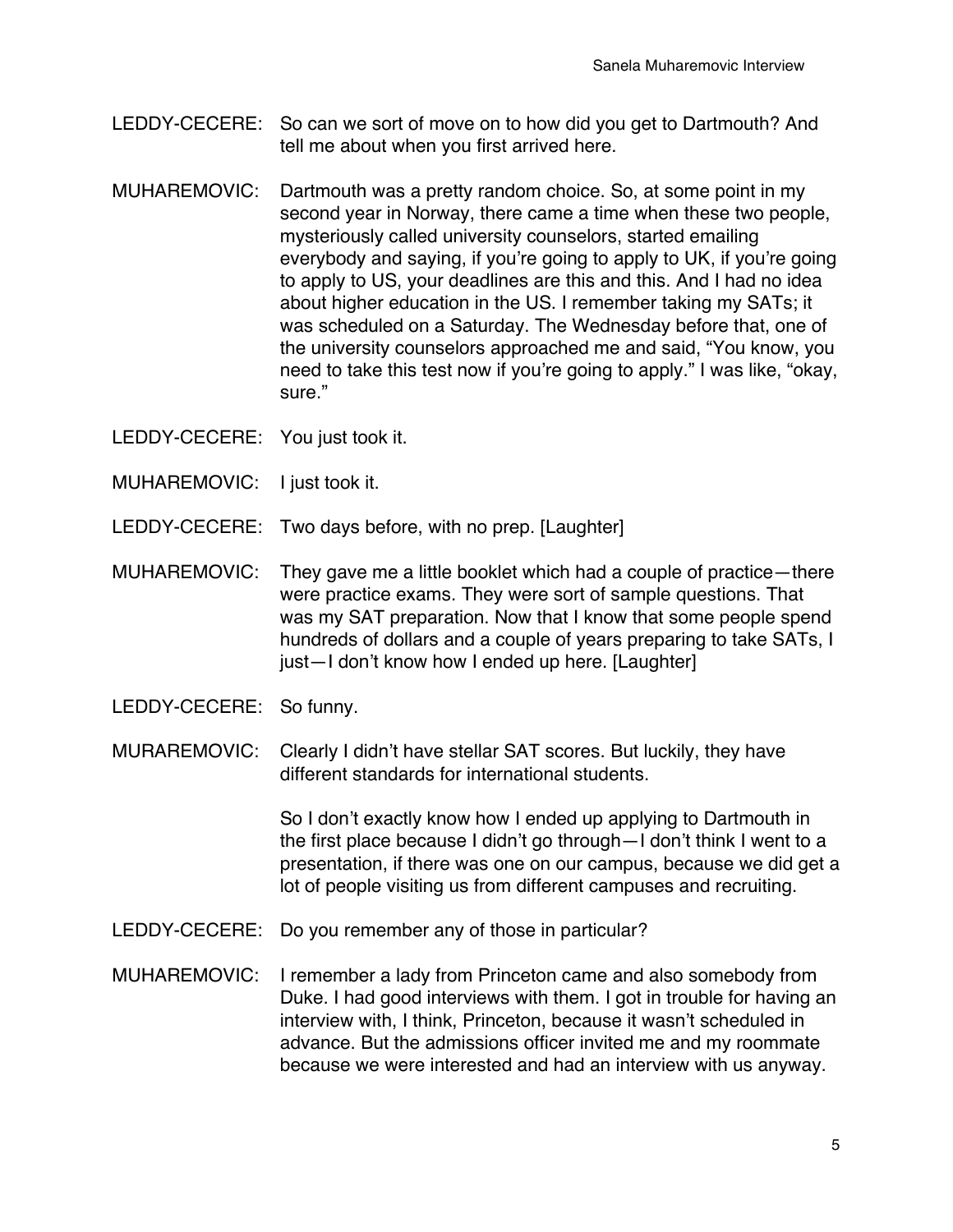And the university counselors were like bra-bra-bra-bra-bra-bra-bra. [Laughter] But that was fine.

And, yes, I remember my Princeton interview because I walked in, and I said, you know, "Good afternoon." And this lady turned in her chair, and the very first thing that she said was, "Are you half Irish?" [Laughter] I have no idea why. And I've actually been asked if I was Irish again since. I don't know why. I don't know what Irish people look like, but apparently I look Irish.

- LEDDY-CECERE: Someone like you, yes.
- MUHAREMOVIC: Okay, so be it. I didn't have an interview with Dartmouth. I think the way I applied to Dartmouth was when I was sending in applications, my university counselor informed me that I can apply [to] up to six colleges for free, that the application fee would be waived. So I said, okay, I might as well do that. So I came up with a couple of colleges myself. And then the two university counselors had a list of places which offered good scholarships. These are Davis Scholarships which means that if you are a United World College graduate, you can get a 10- to 20,000-dollar scholarship each year, if you go to an American college. So she basically presented me with that list, and I sort of did a bit of research because I knew I wanted to go to a smaller college. And I guess I ended up applying to Dartmouth. And then I got into four colleges out of the six that I applied [to], was wait-listed at one. Yale turned me down. And I remember joking, oh, I'm too good for them. [Laughter]
- LEDDY-CECERE: I did the same, yes.

MUHAREMOVIC: And I think Duke was sort of my first choice. I don't know why, because this all seemed the same to me, all of these colleges. That's why I stopped going to presentations. They would all come, and they would all say: We have so many and so many students. And we have all these facilities. And everybody invariably mentioned that they have wireless. I guess this was the time when wireless was becoming the big thing. So everyone just mentioned— Like I get it. You'll have wireless. I can't make a distinction between any places anymore.

> So when it came to deciding where to go, it came down to one factor, which was money, and specifically, the amount of money that they would ask my family to contribute. And Duke asked for something outrageous. So they fell out of favor very soon. Also their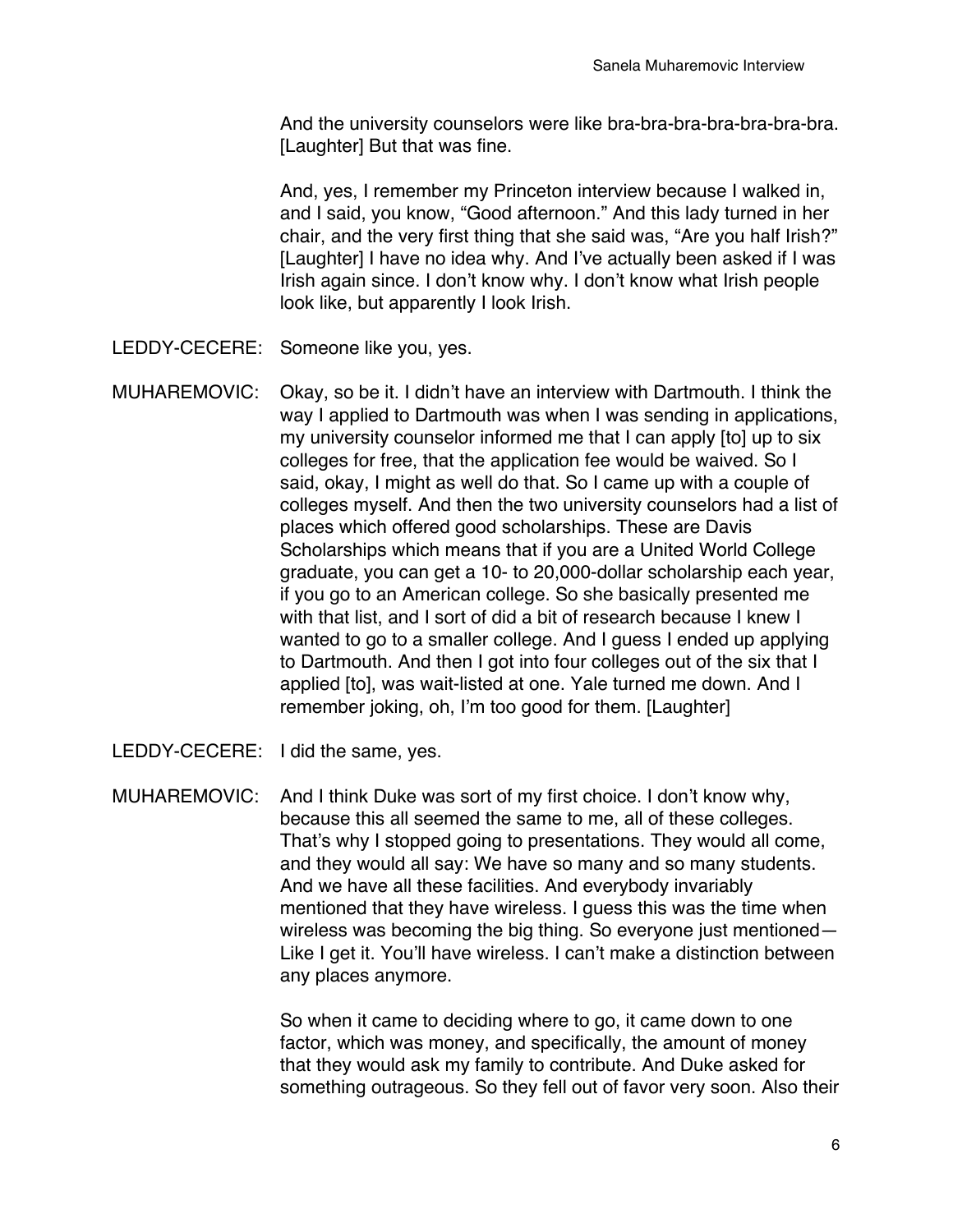financial aid office was very rude. So it came down to sort of a little match between Dartmouth and Wellesley. I'd actually applied to two all-girls colleges, to Wellesley and Bryn Mawr. And Bryn Mawr was asking for a bit more, although not a lot more. But to me, really, even hundreds of dollars mattered.

So Dartmouth and Wellesley were within, you know, a couple of hundred dollars' difference. And I wasn't sure how to decide. But what happened was my philosophy teacher's daughter had enrolled in Dartmouth the year before. And the teacher just told me, "Okay. Why don't you email her and see what she thinks, what she has to say?" And of course, she wrote back generally nice things. I don't remember it all, the letter. But I remember just thinking, okay, this is some sort of a guideline now. Now it's not just, we have wireless. Here's at least one person who's saying, I'm here and I'm happy. So Dartmouth be it.

- LEDDY-CECERE: And you're here.
- MUHAREMOVIC: And I'm here.
- LEDDY-CECERE: So what was your sort of… So it seems like you didn't have a lot of preconceived notions walking in, other than that we had wireless. But what was sort of your initial response to Dartmouth and the community that you saw and how you fit into that community?
- MUHAREMOVIC: It's difficult to remember.
- LEDDY-CECERE: I know it's hard to go back that far.
- MUHAREMOVIC: I don't think it's so much going back very far. It's just when you change your environment in such a dramatic way, you're sort of in a shock for days. I still can't really remember my first seven days in Norway either. They were, you know, full of activities and stuff. But over there, I slept about 18 hours a day, and I started eating about 50 percent more than I ever did. [Laughter] You know, it was the first time when I gained normal weight. I was always underweight as a kid, for no reason. I didn't have any disorders. I had enough to eat. But I just couldn't eat. And then I came to Norway, and I ate everything that was in my way. [Laughter] And I think it was sort of similar here. I really don't remember my first days. I know I wasn't here for Dimensions. I didn't come for trips.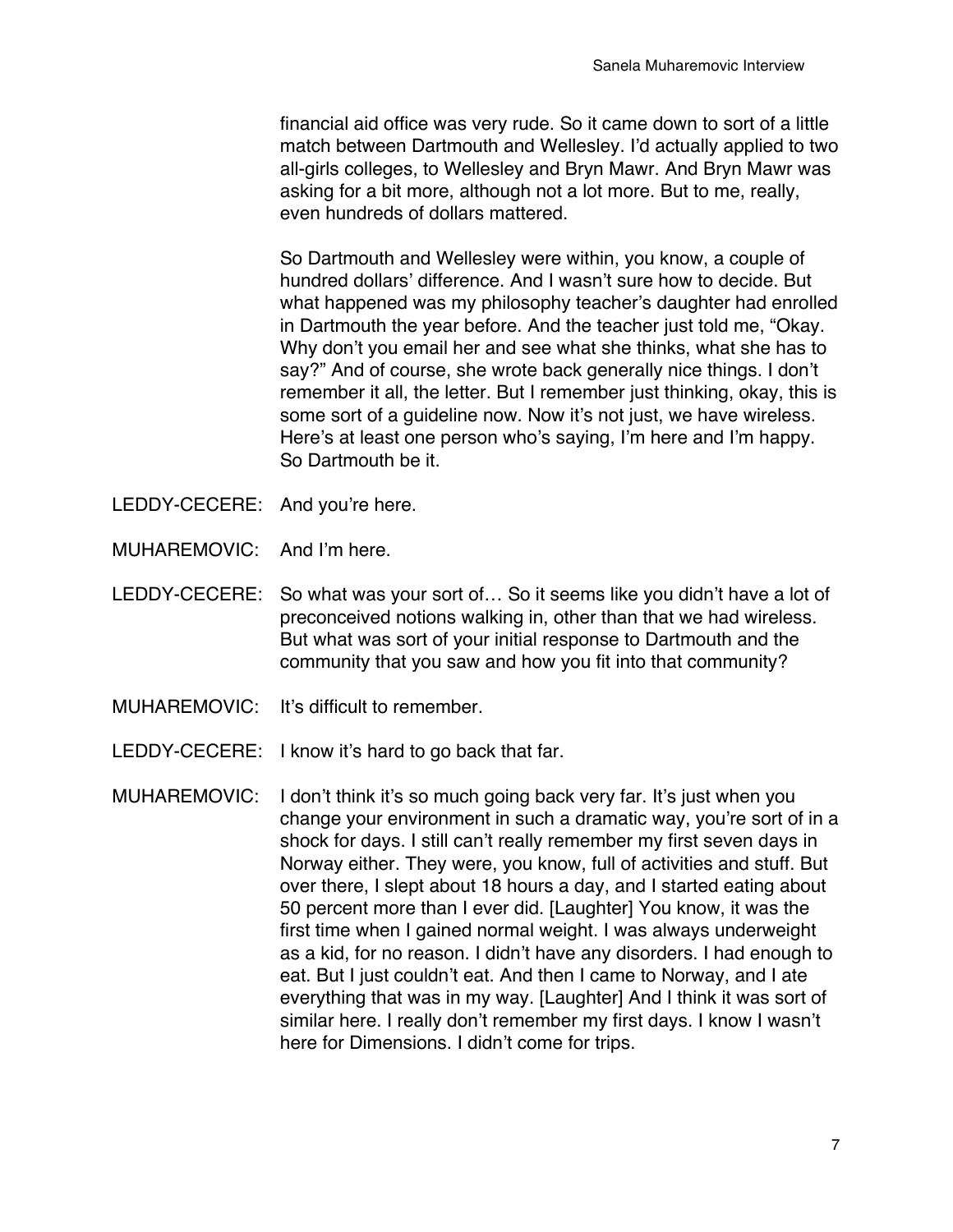I came late in the evening. I thought someone would be waiting for me from International Students Office. But they weren't. So I asked some random person who I thought would be a Dartmouth student on the coach. And I was like, okay, can you take me here? Because I'd studied the map before I came, but then I came at night, and I was really, you know, confused, disoriented. I didn't know. It was like aah, this looks bigger than on the map. I don't know where I am. So this very pleasant young man took me to my dorm. And I also couldn't access my bed linen, which was locked up somewhere in Collis, because the International Students Office said they would take it for us so that we could access it. But then they didn't really organize it that well, clearly. And then another student actually lent me his bed sheets for the night. And my roommate was already there. And I'm pretty sure I spent quite a bit of time with her the next few days because we had sort of orientation. There were some—I remember some events with international students. But I was just—I think I was in too much of a shock to form actual opinions at that point. I was just sort of absorbing things. But I certainly didn't have any unpleasant thoughts.

I remember one thing that surprised me pretty soon was that the student activities were so all over the place. There were so many organizations; they weren't structured at all, whereas, in my high school in Norway, everything was very disciplined. You knew you had to do so many hours of community service of this and this type. And, you know, somebody took care that everything was organized very well. Whereas here, it was like—

- LEDDY-CECERE: Free-for-all. Go for it.
- MUHAREMOVIC: Yes. And I found it difficult to—Over the four years here in Dartmouth, I found it difficult to find a group to which I would belong. And I actually failed. I've spent some time in a lot of groups.
- LEDDY-CECERE: Yes.
- MUHAREMOVIC: But I didn't find any of them to be a meaningful experience. I don't know why this happens. It must be something about me, because a lot of people find something they stick to for two or three or four years. And I just didn't. So I remember that being my impression sort of early on. But other than that…
- LEDDY-CECERE: So did you spend some time with international students? Like I know that when I first—I'm a transfer—when I first came as a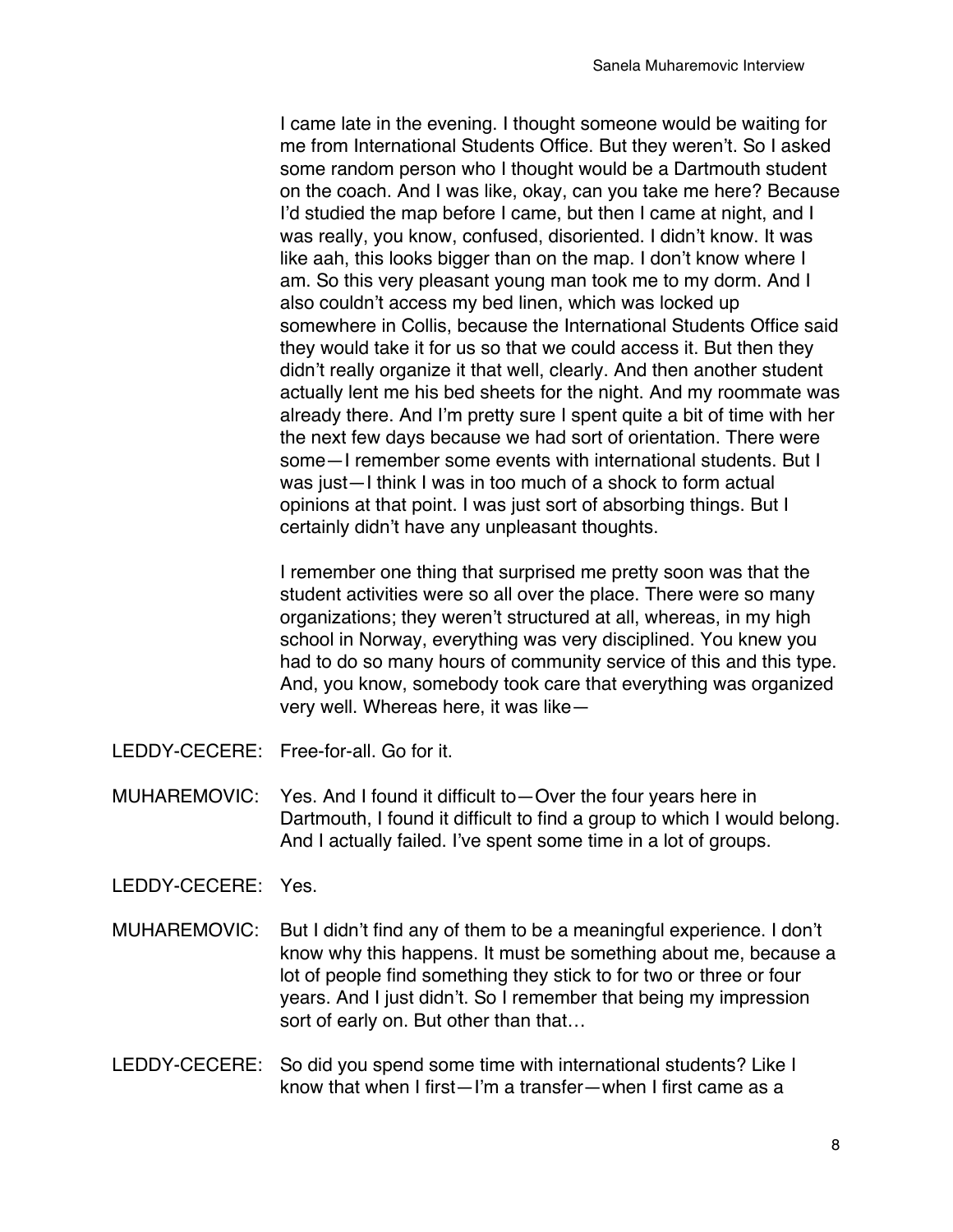transfer, I hung out a ton with the transfer students because we all just immediately had something in common. Did you find that with the other international students or not?

- MUHAREMOVIC: Yes, I used to spend some time with international students. But pretty quickly, I bonded with a couple of girls on my floor.
- LEDDY-CECERE: Mm-hmm. Is it freshman floor?
- MUHAREMOVIC: Yes, yes. And I don't actually—I always think about this—I don't know how exactly I met them or when and how I started hanging out with them. And I find it sort of… I mean, it's not really a big loss. But I wish I would remember because now they were a couple of my best friends.
- LEDDY-CECERE: And you can't think back to the point—yes.
- MUHAREMOVIC: And I can't think of the point where I met them, you know, what was my first… I can remember later on we added a third girl who was in a humanities class with the two of them. And I remember meeting her or at least sort of when I first talked to her. I commented on her hair. She has glorious hair. [Laughter] All curls. But I don't remember exactly, you know, when I started hanging out with these two girls. We all became part of what we called shmob; just like a large group of generally nerdy people who would go out and eat together at dinnertime. I wasn't one of the loudest people clearly. I mean I never became the loud attention-seeker in the group. I was always sort of the kind of person who finds a couple of people to hang out with. So I ended up with the three of them, and now we're all in the same coed fraternity, too.
- LEDDY-CECERE: So they've remained your sort of community.
- MUHAREMOVIC: Yes.
- LEDDY-CECERE: Throughout your four years. That's pretty incredible from freshman floor onto—
- MUHAREMOVIC: Yes.
- LEDDY-CECERE: All the way up to senior year. So you were talking about how there are tons of groups, but you never really found one that you felt like sticking with. Can you sort of expand on that and talk about what you tried and what didn't work about it?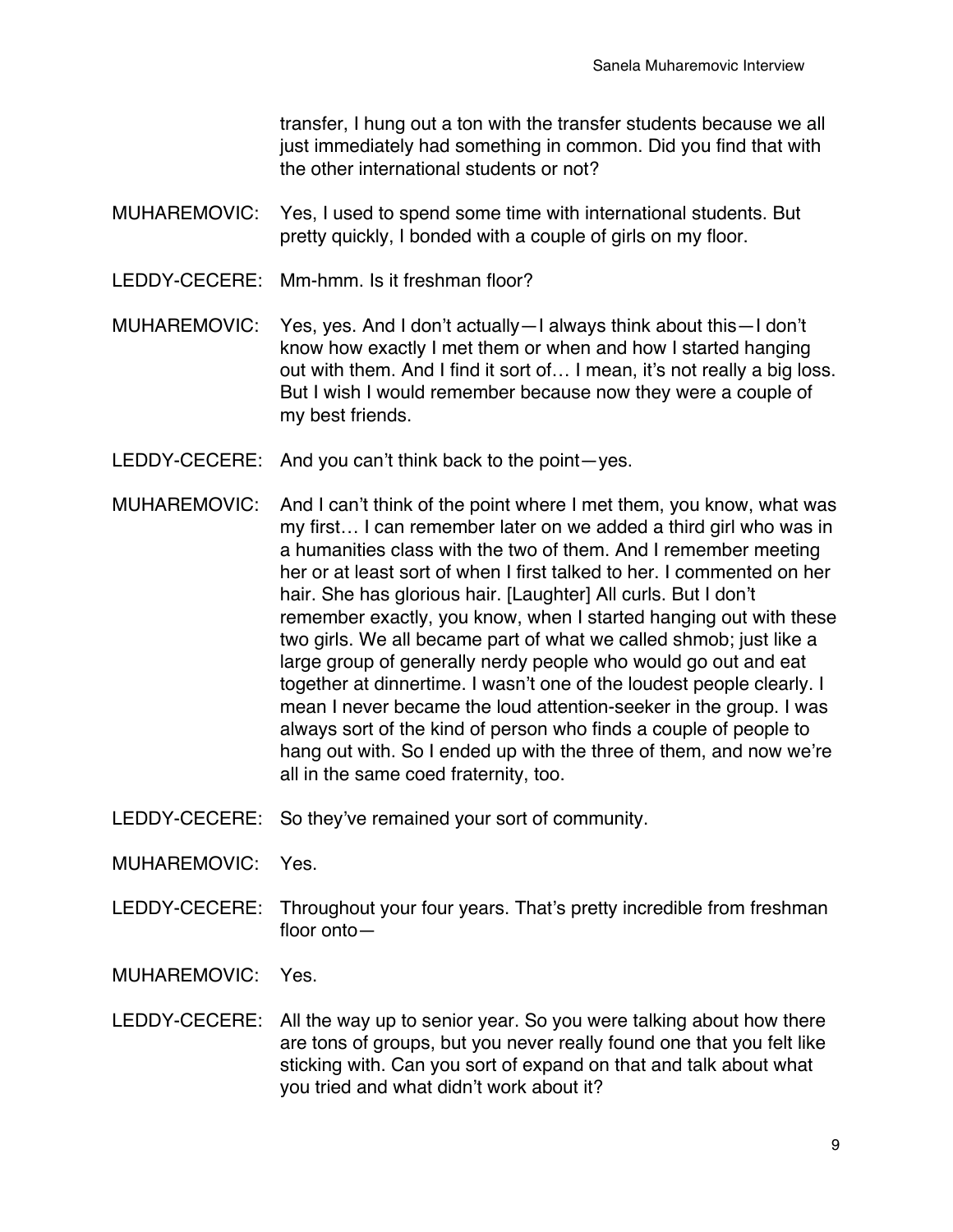- MUHAREMOVIC: I think maybe I just had bad luck. And also I wasn't focused. I didn't know what I wanted. I think some mix of those two. Well, I had bad luck with two things. One was sort of group leadership and another was timing of events. So my first year I remember joining this prowomen's rights group.
- LEDDY-CECERE: Okay.

MUHAREMOVIC: And at the end of my freshman year, it ceased to exist because there was just no leadership. The girl who really had organized everything, who was working very hard, somehow failed to, I don't know, attract people. So membership just dwindled. And in the end we were like two people in the meeting, and she asked, would anybody like to take this next year? And I was thinking of maybe doing that. But I had no idea of how to do that. I didn't know anything about the logistics of organizing a group at Dartmouth. So anyway, if she'd come forward a bit earlier and sort of tried to transfer some knowledge onto me, I would have done it. But this way I just thought, no.

> Then I think in my second or third year, I also joined another group. This one still exists; it has good leadership. It's called Upper Valley Money Smart, and it was about sort of financial education in the community. And I liked it a lot except I really didn't—I couldn't get a chance to participate in a way that I thought was meaningful. I really wanted to go out and actually do, you know, presentations in the community or talk to people and such. But they would always schedule those hours when I had class. And I went to the meetings for three consecutive terms, and every time somehow… [Laughs] So I gave up.

> Then last year I got involved with the—what's it called?—DPP Dialogs, which was led by or organized by Nora Yasumura and I liked that a lot. I mean it's sort of a low-key activity. It's just really focused on the group that's doing the dialogs. And I liked it a lot, but—and I felt I would stay involved in it as a sort of group discussion facilitator. I applied at the end of, I guess spring term last year, and I was accepted. But then this year… What happened was that Nora was changing the way that the facilitators would get training. And this somehow inconveniently clashed with my fall term schedule. So I never got the training, so I didn't continue on with it. Which for that I really feel a loss because I liked that very much. I found it one of the most meaningful experiences here.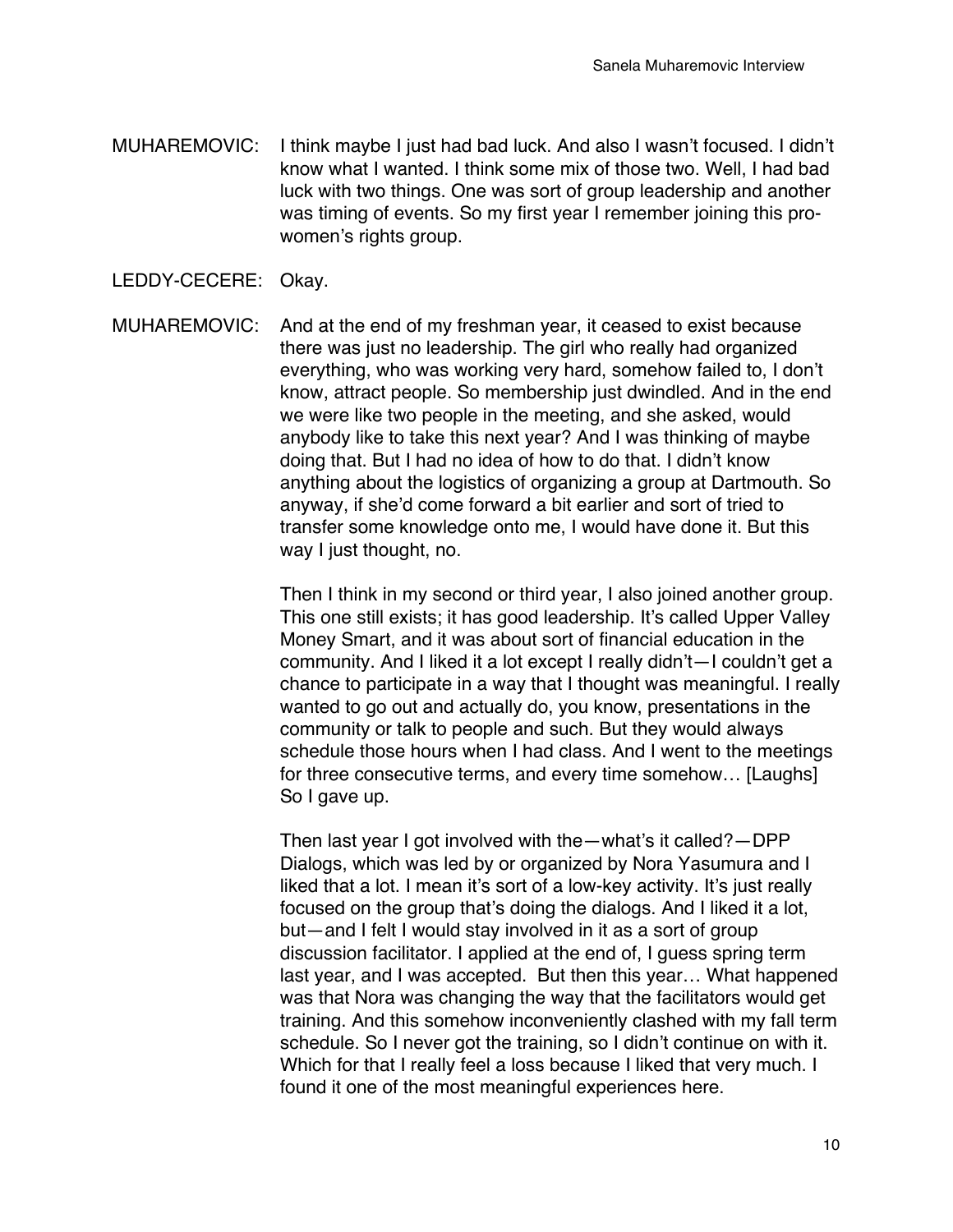- LEDDY-CECERE: So what about that set it apart from everything else for you?
- MUHAREMOVIC: I think maybe it's just what the group was about, because this is a— They just choose a group of diverse students, and you meet in a room somewhere once a week, and you talk. You just have a topic. And usually topics, you know, that are somehow relevant to our community, like different types of identities and issues with those identities and such.

So, you know, I was especially interested in sort of discovering things about racial dynamics in the US because I grew up without the notion of race. And yet here I am, living in the US for my fourth year, and I still don't always understand it. I'm still afraid I will say something that will offend somebody. And I think what I liked about it is that really, I found that, unlike in class, people could be honest. Maybe it was because it's such a small group setting, and because we made it sort of intimate and nice. It seemed that people were really willing to share their opinions, their thoughts, their experiences. And I found that very unique.

- LEDDY-CECERE: And did this apply to life at Dartmouth or just life in the US or just anything?
- MUHAREMOVIC: I think we focused more on life on campus.
- LEDDY-CECERE: Yes.
- MUHAREMOVIC: But it would spill over.

LEDDY-CECERE: So what kind of issues were raised in the group about life on campus? You said race was one of them.

- MUHAREMOVIC: I think we also were speaking obviously about gender issues, about—Somehow it would often get into… I don't know if every topic was sort of Greek life on campus. I wasn't actually affiliated at that time. I only became affiliated this winter. And religion. You know, just like sort of the big issues.
- LEDDY-CECERE: Yes.
- MUHAREMOVIC: We'd tackle one every week, and I found it good.
- LEDDY-CECERE: Yes, that's really— So you became affiliated this winter.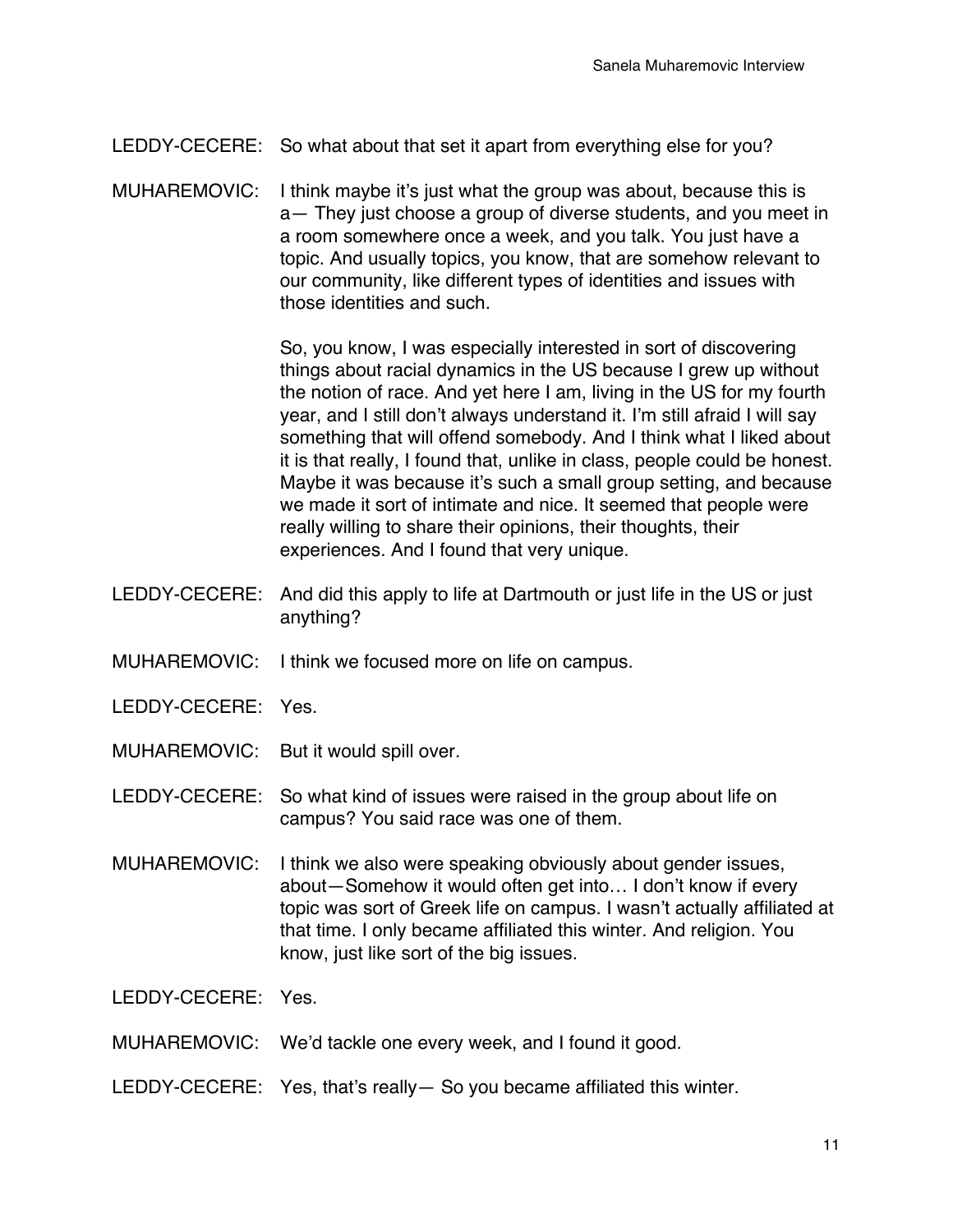MUHAREMOVIC: Yes.

LEDDY-CECERE: Can you talk about that a little bit and what that process was like and why you weren't before and what changed your mind?

MUHAREMOVIC: Well, here's the thing. I really couldn't make sense of Greek houses or understand their purpose until probably well into my second year here. I didn't get what they were for. Some people arbitrarily becoming brothers? [Laughs] It made no sense to me, especially when I'd hear about—I don't know—the rush process and sororities or whatever. And I thought, what is the point of that? Well, what happened was, in my sophomore year, one of my three best friends joined this coeducational fraternity, Phi Tau.

LEDDY-CECERE: Mm-hmm.

- MUHAREMOVIC: And then last year, so my junior year, two others joined, too. And they were just telling me, you know, oh, why don't you join, too? Why don't you join, too? It will be fun, whatever. But I said, you know, I'm not going to do this just because of peer pressure. I see no appeal in this, so I just won't do it. And I was just sort of opposed to it. But then, I guess when they rushed, I… First, I remember feeling very lonely during their rush term because they were doing a lot of activities with the fraternity. But then later on, as I was hanging out with them, and as I was also hanging out with more people from the fraternity, I realized, well, my biggest objection to the system was that people arbitrarily become friends. But I'm sort of very organically friends with a lot of people from that place. And it seems like it would be fun. So let's just do it. And during this winter break, I actually rushed. And then I got a bid immediately.
- LEDDY-CECERE: So it was more of a formality than anything else. Like you were already hanging out with everyone. You'd already sort of entered that space. And then it was sort of just a formal process of—

MUHAREMOVIC: Yes.

- LEDDY-CECERE: —becoming affiliated and becoming a member. How has that changed your time at Dartmouth or your experience at Dartmouth?
- MUHAREMOVIC: Not very much. I mean my winter term now was my rush term. So I guess I had some activities, Sink Night and such. It was generally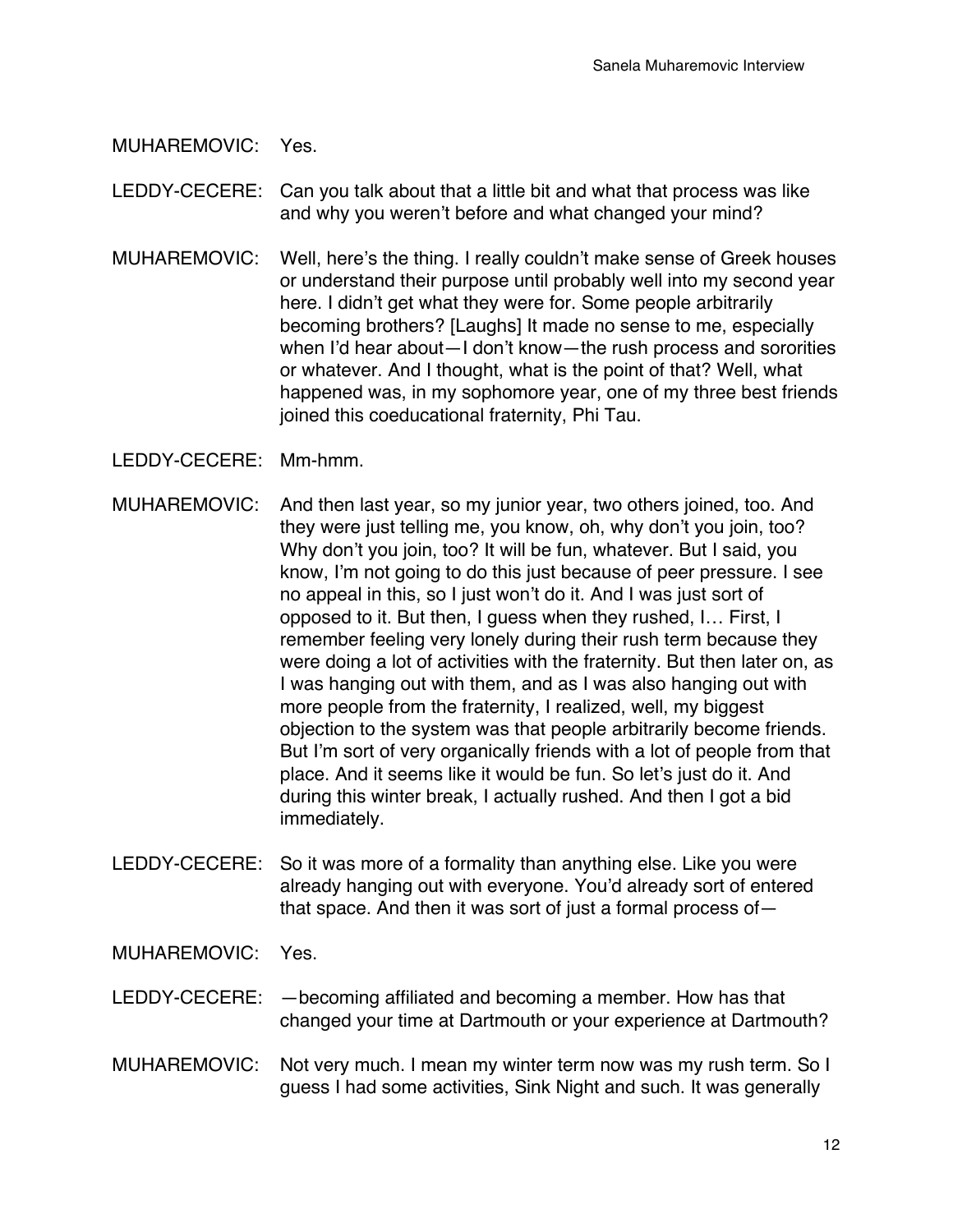fun. There's something that happened that has now distanced me from the house, although I'm not willing to talk about it at this time. So I don't think I have, you know, a grand experience to talk about. I think if I, you know, if I'd joined much earlier, I would be able to speak about its impact on my life. But the impact that there is now is just short term. I don't see it as really changing my life in any way.

- LEDDY-CECERE: So how did you— Because you were talking about a coeducational fraternity. And obviously, there are fraternities and sororities that are not coeducational. And the coeducational houses sort of stand in their own category. Did you feel a different relationship towards a coeducational house than you would have towards a house full of women, or did that make it— How did you understand the position of that house in terms of the wider Greek system at Dartmouth and how did that affect your…
- MUHAREMOVIC: I really didn't think about it that much, so I can't say that I did. I remember once, something—I don't know why, but the idea of rushing a sorority crossed my mind. I think it's just because I met a girl, an international student, who was in a sorority. But I sort of gave up on the idea. One factor that was important for me was always the finances also, because I know some of these house dues can be… What….
- LEDDY-CECERE: Huge.
- MUHAREMOVIC: So I definitely wasn't willing to pay for that. And actually, when my friends were trying to convince me that I ought to join Phi Tau, they said, We have, you know, very low dues and also they can be waived if you... because of the fact I was really leaning about...

LEDDY-CECERE: Mm-hmm.

MUHAREMOVIC: I'm not sure if it's house dues or social dues. I know social dues can be waived or reduced if you're in financial trouble. But actually when I got the bid, I got the letter which they always present with the bid, which says, you know, financial standing is not a reason to not join Phi Tau. So they made sure that that's considered. But I really didn't think—I mean now, I definitely like it that I'm in a coeducational fraternity rather than in a sorority. I think that just has something to do with, you know, my own opinions on gender dynamics. I just found it—find it healthy that people are living together in a space and feeling safe and comfortable. It's a really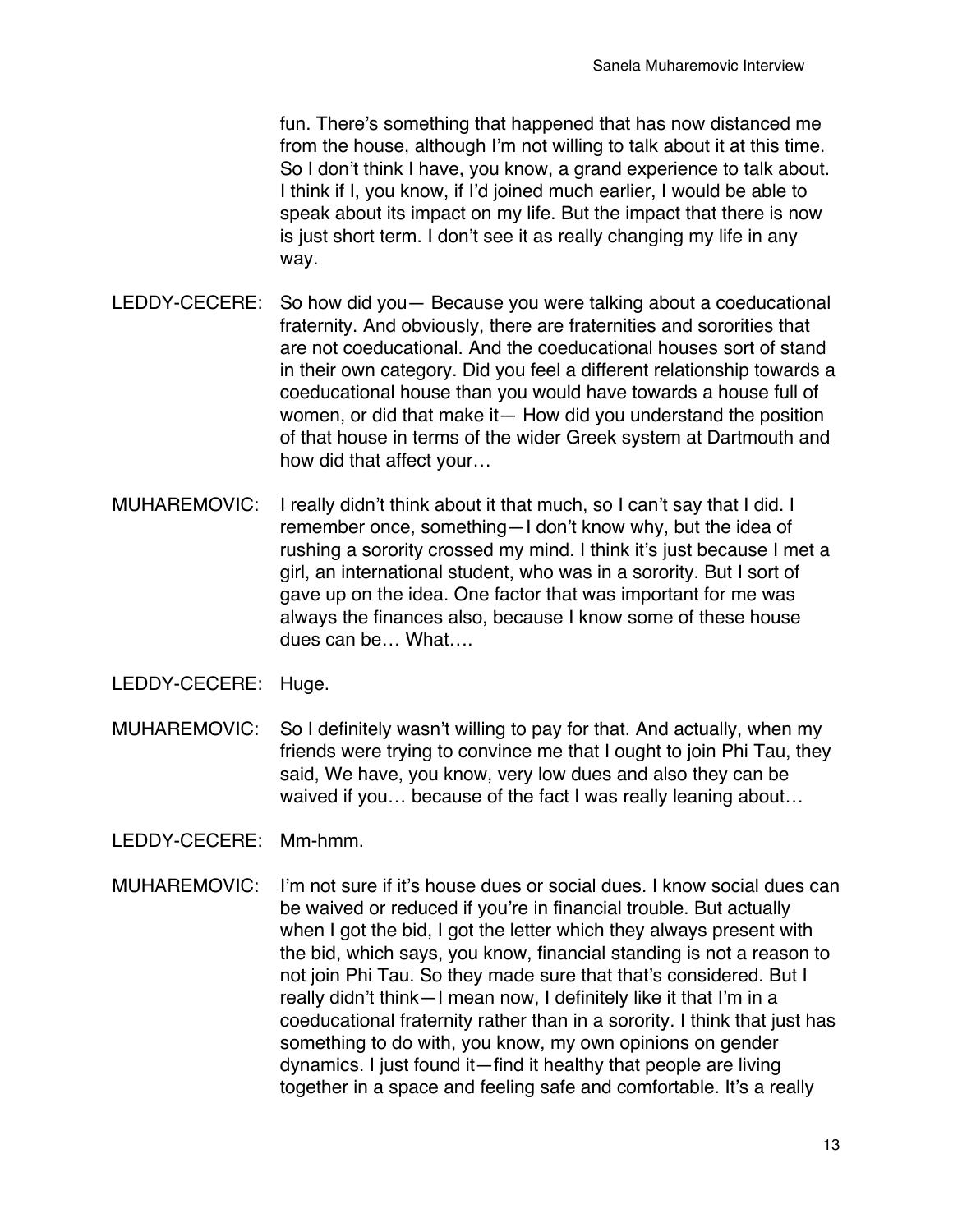comfortable house. People are very friendly to each other. But other than that, I'm not one of those people who will get into a huge debate on the Greek community on campus.

- LEDDY-CECERE: So can you talk a little bit about— If you had to like categorize yourself as part of a community at Dartmouth… Because we've named a lot of different sort of places where you're involved, in terms of friend groups, in terms of the coeducational fraternity. You're an international student. You fit into all of these categories. Do you feel like those are all equally a part of your identity, or do some take precedence over others? Or are there things we haven't touched on?
- MUHAREMOVIC: I don't know that they've really mattered so much at all. I was at first—I tried to be involved with the International Students Organization. But it wasn't well organized in the beginning, so I didn't… And I just—I ended up not hanging out with them a lot. I think part of that was my own pressure, like saying, okay, don't just stay within this group that makes you so comfortable. You know, go out there and explore. Because one sort of bad memory from Norway that I had was that people were often grouped by ethnicity or region. So all the kids from Asia would sit together, and all the kids from Latin America would sit together, and all the Europeans would sit together. And I thought, what's the point for an international school? You should learn.

So I sort of distanced myself from international students. So I can't say that had a lot of impact. Although I do still recognize that as a community was important, and it could have been more important if I'd needed resources or somebody to relate to. So it's not anything against this community, because we are a community. We share some of the same problems. And so it's a natural group. I don't feel especially affiliated with, you know, coeducational houses because I'm not terribly involved with that. So I never had to develop that sort of group identity. And I can't really think of much else I've been sort of….

- LEDDY-CECERE: So for you, group identity has not played a strong role.
- MUHAREMOVIC: No.
- LEDDY-CECERE: In your time here. It's been more individual identity and individual friends than sort of entering larger structures. Because like you said, it can often feel like sororities have like it's premade: premade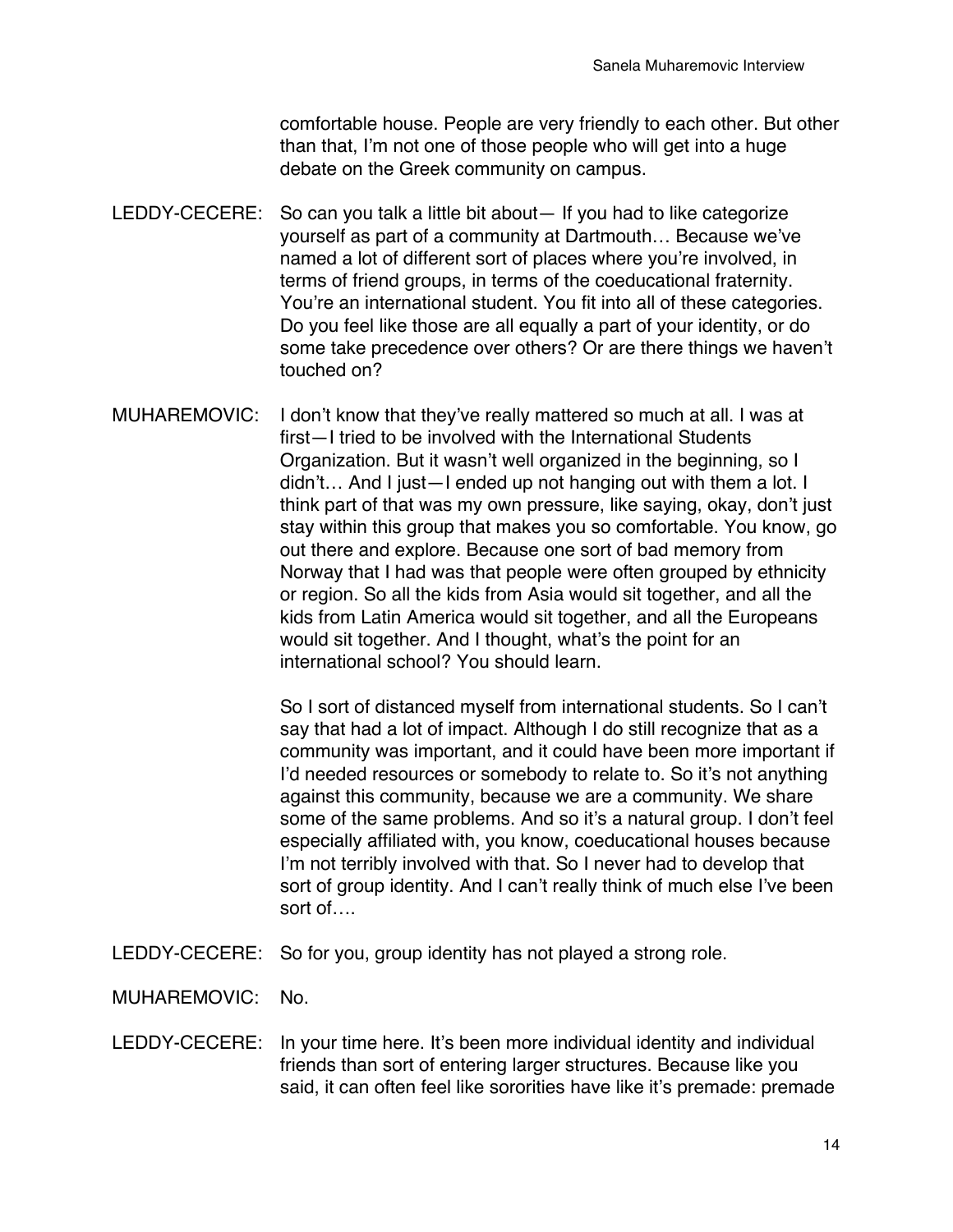sisters, premade friends. And it sort of seems like the way you're describing the international students group is a similar sort of—that you wanted to not take what you saw as sort of an easy way.

- MUHAREMOVIC: Yes. And my best friends ended up being a really diverse group. You know, I'm an international student here. One of them, well, two of them are, I guess, from here. One of them has mixed heritage; she's also half Croatian and half Jewish and then my third friend is—she's of Ethiopian origin, and she's, you know, Eastern Orthodox. And we're just sort of a very diverse group. And our other friends are, you know, they come from a variety of backgrounds. And we all get along together, and it's very nice.
- LEDDY-CECERE: So can you—Do you think there's such thing as a Dartmouth insider or a Dartmouth outsider? And if you do think that, how do you understand those structures?
- MUHAREMOVIC: Well, I think there would have to be, because I do think it's a sort of a world in itself, the College is, just by having sort of its own leadership, its own—We have everything here, right? While you're a student here, Dartmouth will be sort of most of your world you'll have contact with. Your parents, your friends from high school, some wider communities, but pretty much all of your life will be Dartmouth: your academics, your interaction with friends here, with your organizations, maybe some local community here. That's what it is.

So there has to be a Dartmouth insider definitely. But I don't think it's anything mysterious and special. It's just by virtue of this institution being an institution; part of a world that's partially closed off from the rest of the world.

- LEDDY-CECERE: Yes. I agree with that. So we've had some sort of like upheavals on campus this year in terms of… I guess that Occupy was like a— There's a lot of different responses in the community about Occupy. Same with the hazing scandal. How do you understand the position—let's start with Occupy—how people responded to that, how there was so much hostility towards that from some of the student body? Why do you think that that is?
- MUHAREMOVIC: With Occupy specifically, I think people were probably much more influenced by their political or religious backgrounds, or sort of ideological backgrounds, if you will, rather than by their positions and thoughts and their feelings about Dartmouth. So I think most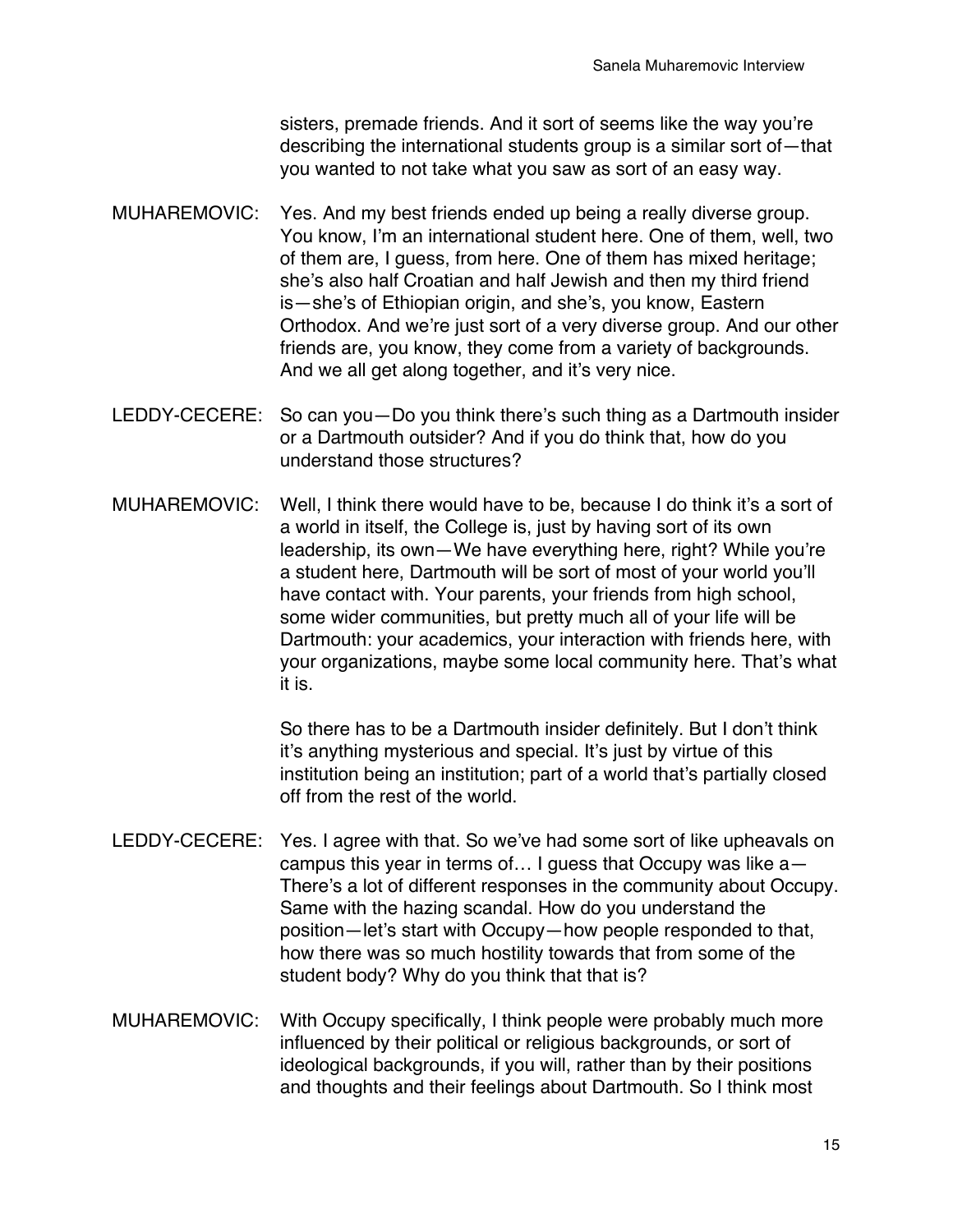people correlated Occupy with a sort of wider national movement, even though the movement itself tried to put the emphasis on, this is what's wrong at Dartmouth. Let's change that. I think a lot of people just correlated with the wider national movement. And maybe that's what provoked such hostility because the national movement provoked hostility everywhere.

- LEDDY-CECERE: Right. And so you think it was sort of—it was less of looking at our individual occupy movement and finding fault in it and more of just affiliating with a larger…
- MUHAREMOVIC: That's at least the way it seems to me. For instance from, I don't know, reading comments on *The D* website or reading editorials in *The D*, it seems that people are always somehow referring to the wider movement and not focusing on what Dartmouth Occupy was.
- LEDDY-CECERE: Right. And moving on to the hazing situation, the hazing scandal, that leaves sort of… That's been in the wider press as well. Actually it sort of like in a similar way as Occupy was both a Dartmouth issue and a national issue, I think the hazing scandal has quickly become both a Dartmouth issue and, unhappily, a national issue. So can you give me—What did you think about how our student body responded to this and stuff like that?
- MUHAREMOVIC: I think that…Well, it could have been worse, first of all. I actually think that it generated surprisingly mature dialogue. So if you wanted to write comments—I don't go to Bored at Baker, so I wouldn't know that. There's probably some selection issue there. Yes, there are people making silly comments and being angry and everything. But there are also people who are trying to have a constructive conversation about it, in whatever comments section or we discussed it, you know, in our listserv in the fraternity. And people were concerned with it.

But I think the conversation was kept generally mature. People recognize that there is a problem, but they also don't want to overreact to it all of a sudden. At least in my fraternity, some people were a bit upset that, you know—They're upset with the way that the investigation against SAE had proceeded and said, okay, the College is using this for, you know, to show the world that they're— Oh, now we're doing something, you know. And everybody was actually afraid of sort of a crackdown on fraternities that would, you know, just destroy everybody regardless of… Oh well, one thing that I forgot to mention: Of course, when I was joining Phi Tau was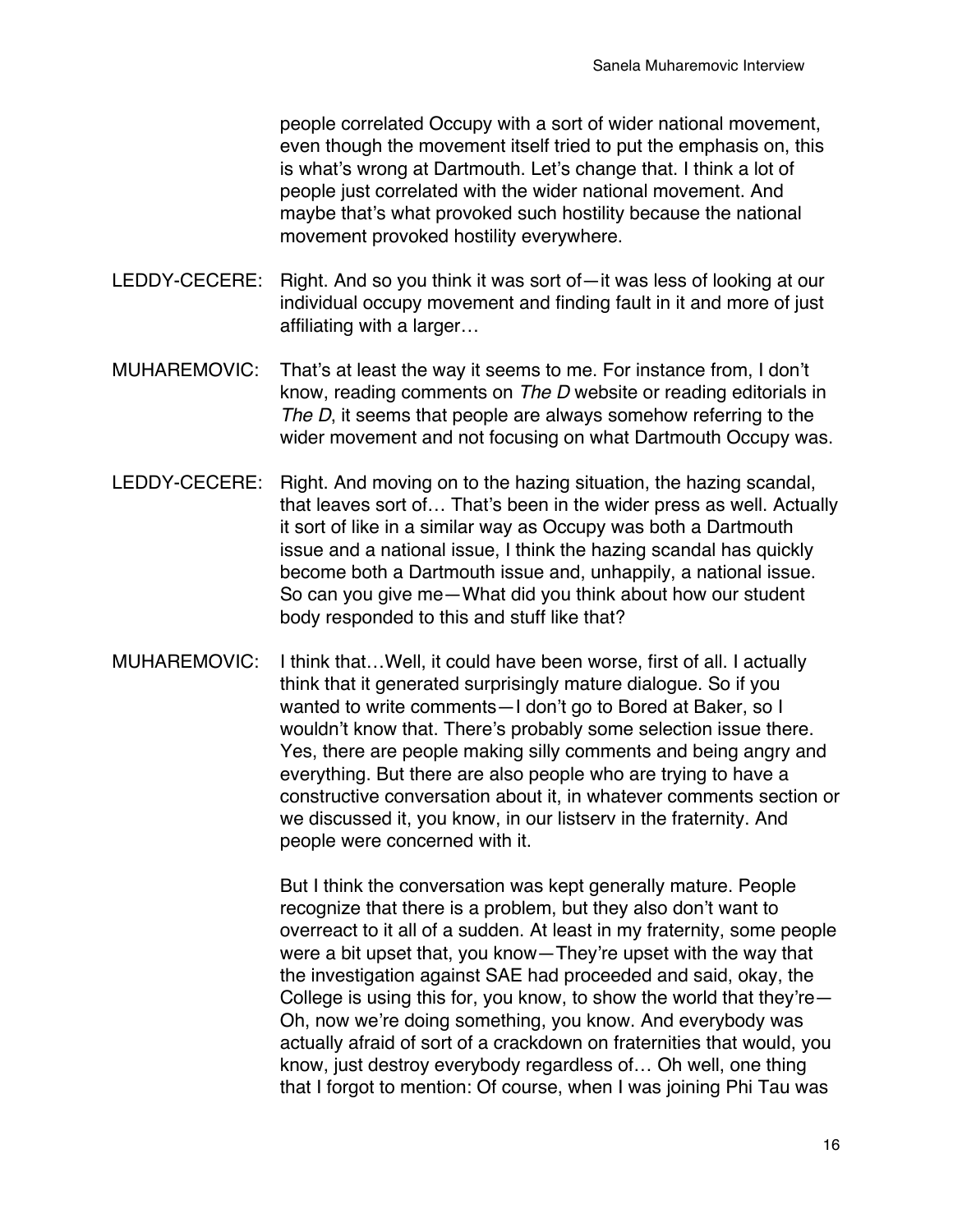that I absolutely didn't do it until I was entirely certain that I won't be hazed. [Laughter]

LEDDEY-CECERE: Yes.

- MUHAREMOVIC: That was it. And then, you know, I remember just thinking to myself, well, that would be funny. Now you join this fraternity after four years, and it's like one thing that you, where you feel certain you will always feel safe and not pressured to do anything, and now here comes some, you know, College technocrat trying to build a reputation on destroying the Greeks. [Laughter]
- LEDDY-CECERE: Yes. No, that's so funny. So have you—you talked about the transitioning from elementary school and early high school into your—what was it called? The Norwegian…
- MUHAREMOVIC: United World College.
- LEDDY-CECERE: United World College. You saw that change as sort of really instigating a change in yourself. Like you saw yourself change in response to this different sort of environment. Did you see any similar movement when you moved into the space of Dartmouth? Did you see any similar movement in yourself? Or have you noticed anything like that, that marks sort of your own transition or change?
- MUHAREMOVIC: Yes. I don't know if it's that radical that I could speak about it now. Or maybe it's just because I haven't finished now. Because I'm done with United World College, I can reflect back on it after a while.
- LEDDY-CECERE: Mm-hmm. Mm-hmm.
- MUHAREMOVIC: I mean it's been four years. So maybe I'll be able to speak better about my transition from high school to college in another four years. But it was definitely less dramatic. I didn't feel like it changed me so much. I feel like I have grown. I've become more mature. Certainly more level-headed. I was a bit of an idealist when I just came here. Too much of an idealist. I'm still an idealist, but—and I was very… I think I was very naïve. I feel more mature now. Of course, you always say that, now I'm better than I was two years ago or five years ago or ten years ago. But I really feel that I have matured in ways that are almost measurable in some ways.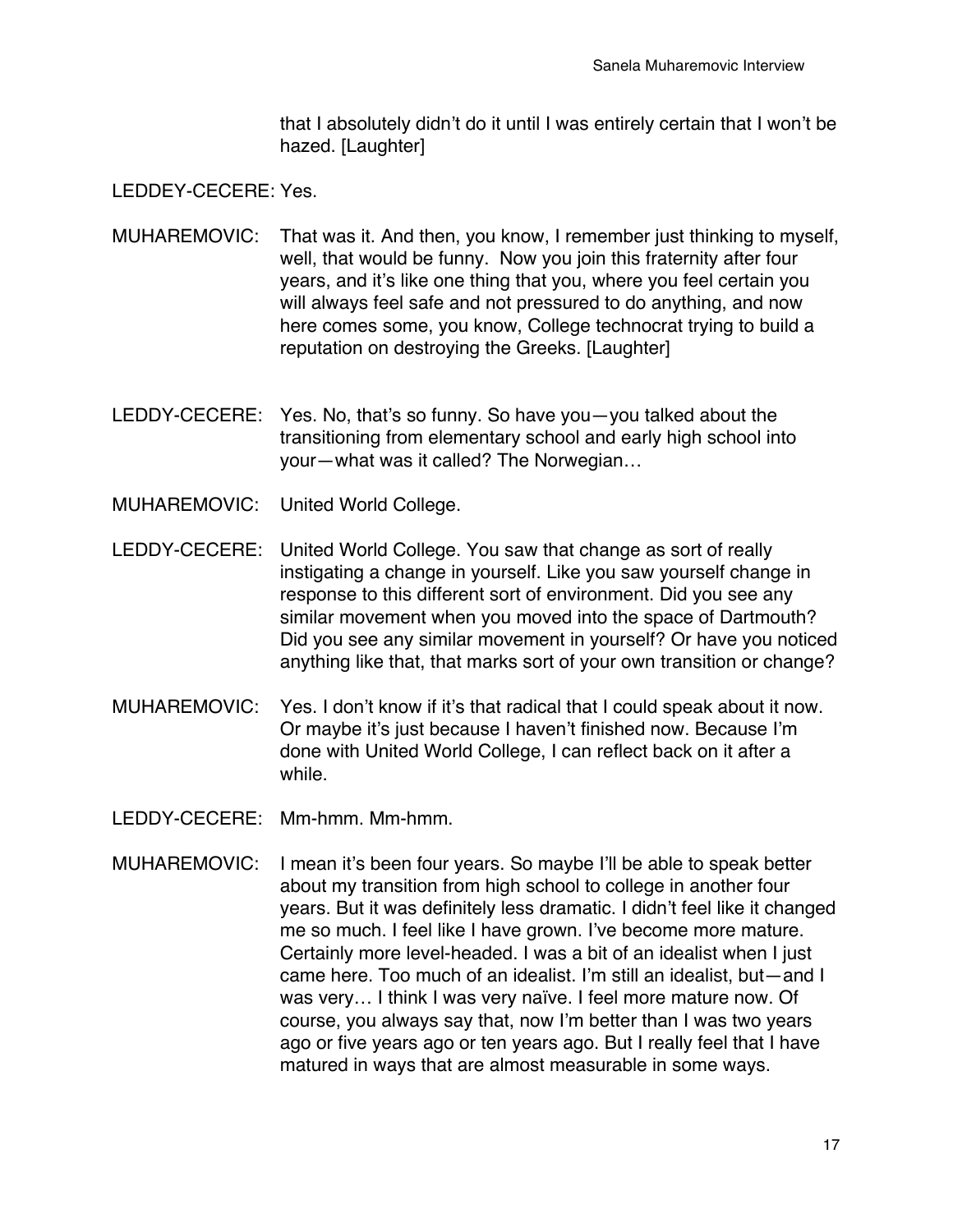- LEDDY-CECERE: Yes. And is that—Do you think that was just an inevitable life process, or do you think Dartmouth itself and the particularities of Dartmouth influenced that?
- MUHAREMOVIC: I don't think it's sort of Dartmouth itself. But certainly some people here. Because when I say mature, I mostly mean actually mature sort of intellectually.
- LEDDY-CECERE: Yes.
- MUHAREMOVIC: Settled on some, you know, life goals and positions on certain topics. And this was… I was inspired, for instance, by some professors. So in my first two terms here, I took Writing for International Students with Professor Karen Gocsik. And she has remained for me one of my strongest influences since then. In sort of a very subtle way—it's not like she changed my worldview of everything. But it's more that she helped me, she guided me in a very disciplined way towards finding… This is the way she called it: She always said, when you're writing, find your own voice. I really think she helped me find my own voice. And then just other professors, you know. I would observe them, or I would read their work, went to their classes. And I found them inspiring in many ways.

And then also, just interacting with people here. Because like I said, I have progressively become more of a social person. I was very shy. Even in Norway actually, I had a couple of people that I got along with.

But I spent most of my time alone. At that time, I enjoyed it. I would much rather have gone on, you know, a little walk on this lonely island than watch a movie with my roommate or anything. And that changed. So I matured in that way, too. And that's due, I think, more meaningful interaction with just people you can call friends.

## LEDDY-CECERE: Yes.

MUHAREMOVIC: Which may have to do, just have something to do with us all growing up. So now, you know, I can speak about things that interest me, and I won't get laughed at for being a nerd or anything. And somehow, in relation that, I also feel like I have grown down because now with my friends, I'm not afraid of doing childish and stupid things, even though when I was in elementary school, you know, when I was 12, I wouldn't have done those things. I would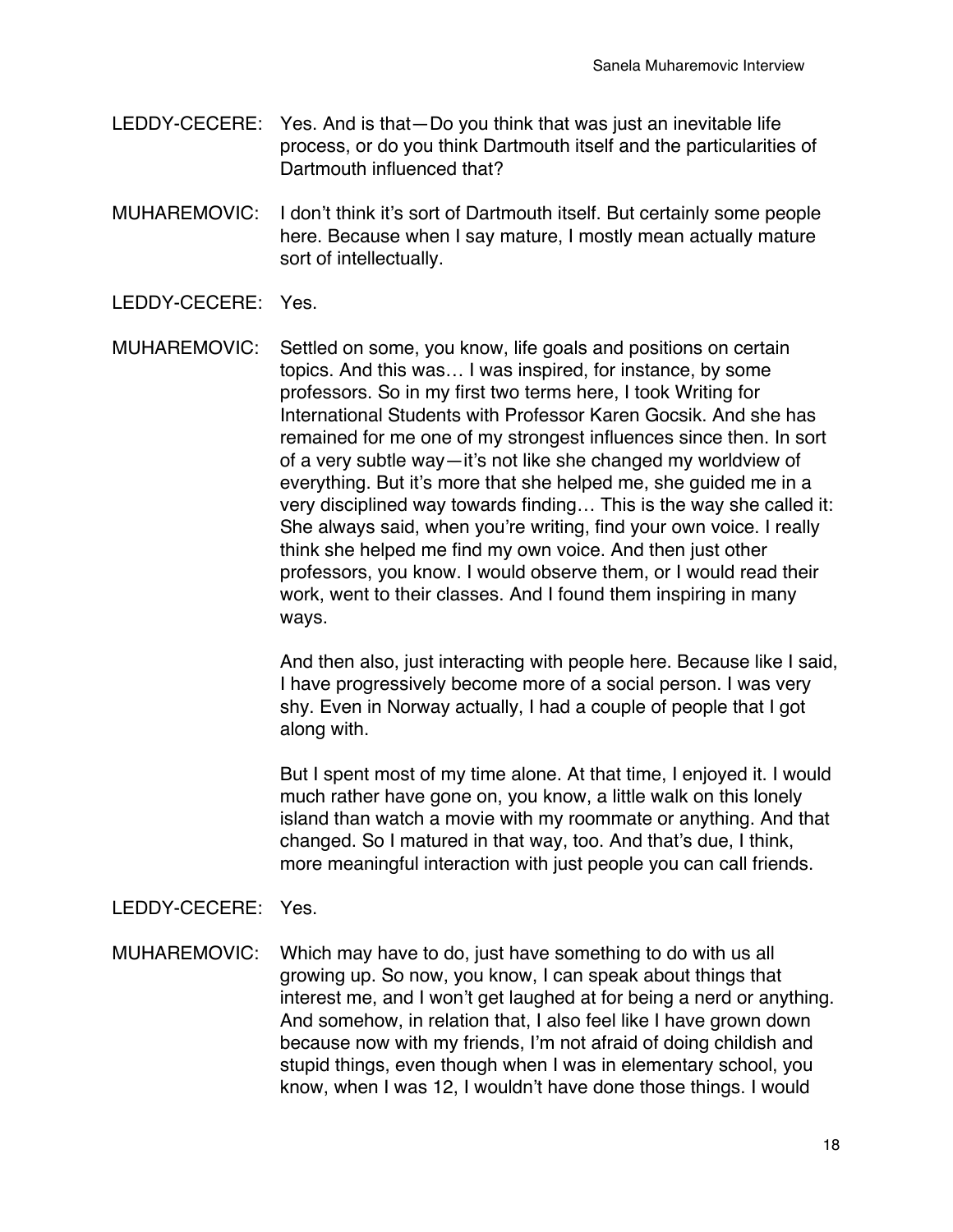have just scoffed and said, Oh that's so childish and stupid and immature. Why would you do that? But now I'm willing to do that.

- LEDDY-CECERE: So some of that seriousness that you had when you were a little girl has sort of—it's been diluted a little bit.
- MUHAREMOVIC: Yes. And maybe it's because, you know, now I have friends that I can relate to in meaningful ways, that I'm also not averse to this sort of childishness and silliness.
- LEDDY-CECERE: So just like Norway was like a very intellectually-fulfilling community for you, this has been similarly, sort of in terms of professors and those sorts of interactions—
- MUHAREMOVIC: Yes.
- LEDDY-CECERE:  $-$ that you have with other students has been similarly fulfilling.
- MUHAREMOVIC: Yes.
- LEDDY-CECERE: So do you think that over—because you're a senior now; you've gone through four years—Have you seen any changes in the Dartmouth community that you can pinpoint in your four years?
- MUHAREMOVIC: It's difficult to say. I think I would have to sort of have better knowledge of what the trends were like before I came here and what they will be like after I leave, to sort of put it in context. Because yes, sure, things changed since I've come here. But I don't notice any trend. And actually, just the other day I was copying something from 1990 or so. And I stopped to read a portion of an article in *The D*. And I noticed, we're still having the same discussion and people are still putting forward the exact same argument; they haven't moved on at all. It was so disappointing. [Laughter] I don't remember exactly what it was, but I remember feeling, why?
- LEDDY-CECERE: Nothing is really… So, Sanela works at Rauner Library and was copying what, old *Dartmouth* articles?

MUHAREMOVIC: Yes.

## LEDDY-CECERE: From the newspaper, from like what? Twenty years ago now?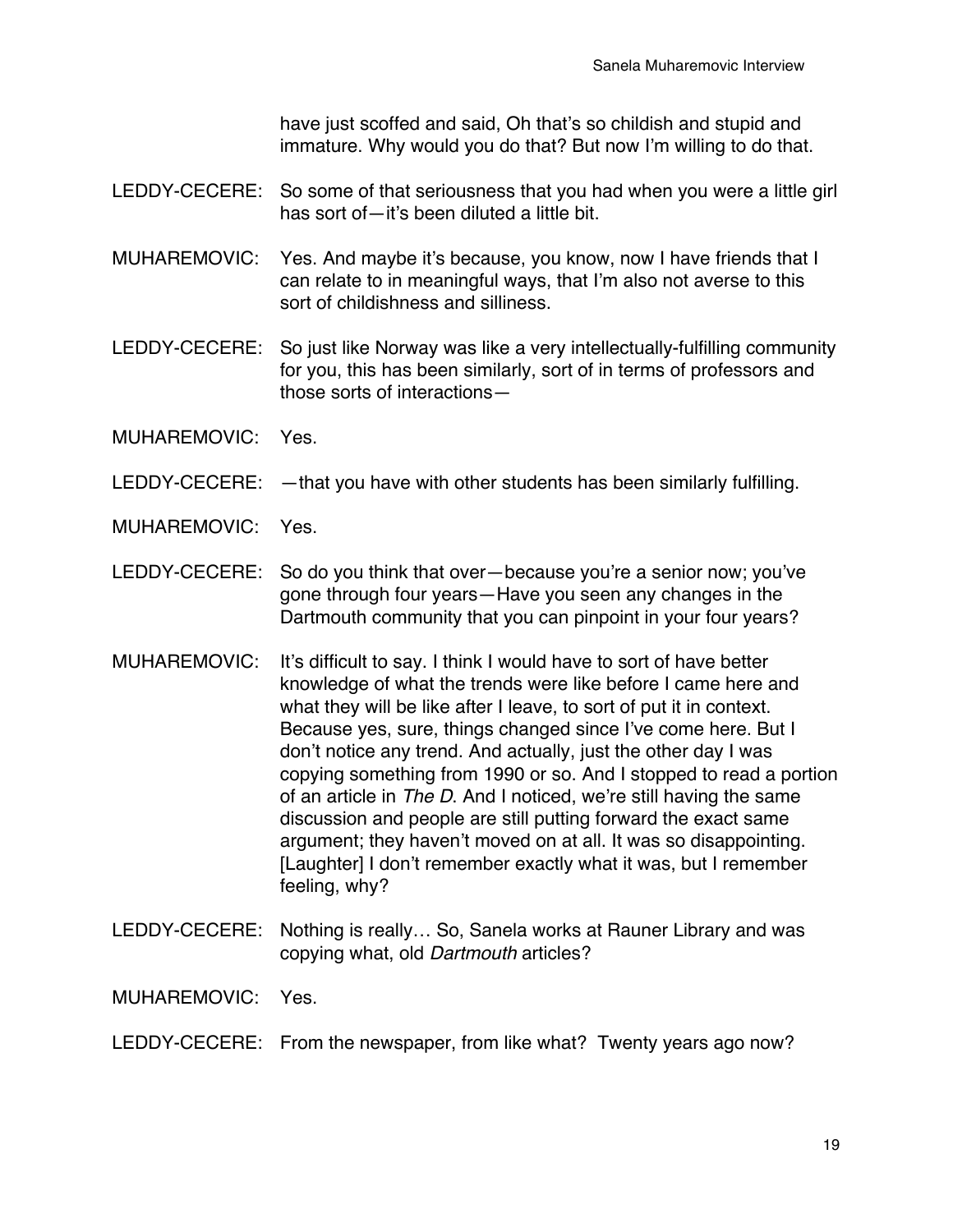- MUHAREMOVIC: Exactly. It's like 20 years, and we're still having the same discussion with the same input. And of course we'll get the same outcome: people just being totally frustrated, and then it'll come up again in five years.
- LEDDY-CECERE: No, it's interesting how you sort of see it, the same issues sort of cyclically raised over and over again. And it's so funny to see sort of the response also being cyclical and sort of being the same, despite 20 years passing. Do you think that that's a strength of Dartmouth? Do you think that that's a fault with Dartmouth?
- MUHAREMOVIC: I don't know in what way it could be a strength. It could be a fault. I mean, in some ways it shows a lack of institutional learning. But I'm not sure it's institutional. It's more of communal. It's a lack of communal learning. I have no doubt that, you know, the learning curve of our leadership is probably better, you know. Well, I would hope so anyway. But students?
- LEDDY-CECERE: That's very interesting. Like a lack of, a lack of sort of taking the experiences and then taking something out of them, rather than just having the same thing happen. I think that, you know, you see big changes that have occurred in a community, like big things that we mark all the time, like coeducation.

But then, you see issues that are raised again and again and again and never really come to a head. Never really come to a point where we make a decision. Like I think the Greek system is a great example of that, of an issue that's raised again and again and again. But very few tangible changes are ever made.

MUHAREMOVIC: I agree. I think a couple of years ago, I did a research paper on hazing at Dartmouth or— Yes, I think it was about hazing. And I pretty much went back as far as *The D* goes back and read everything that came up in the index for hazing in *The D*. And at the end, I noticed the same thing, you know: We're still presenting the same arguments. I wouldn't say exactly the same as 200 years ago; there's definitely some progress, thankfully. Although that would also have something to do with just the fact that the system itself has changed. But, you know, the arguments that they had in the ʻ90s when a couple of fraternities were suspended, they're there again. Same things.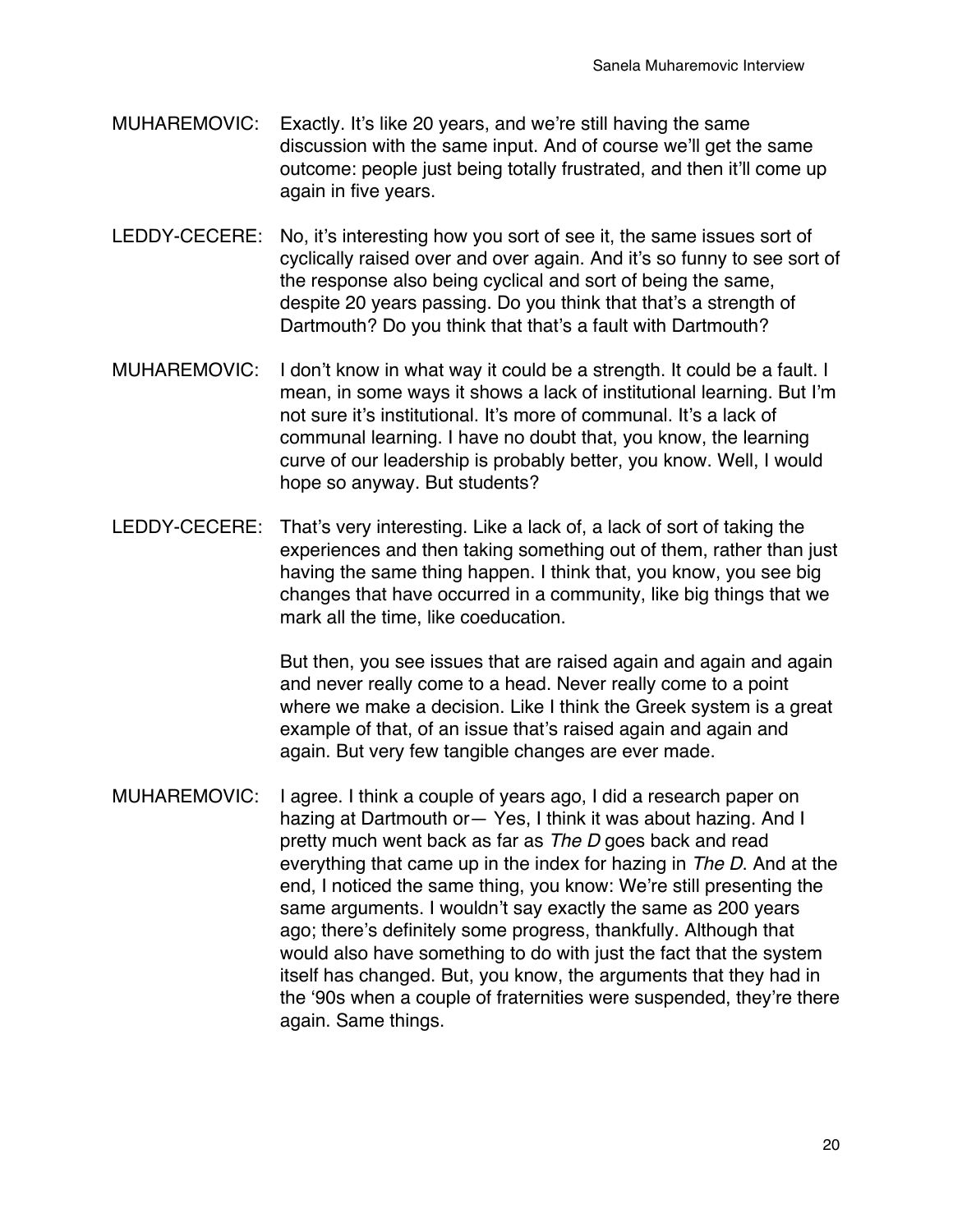- LEDDY-CECERE: So what about in terms of… et's just go way back in the conversation when we were talking about Duke, and we were talking about Dartmouth.
- MUHAREMOVIC: Mm-hmm.
- LEDDY-CECERE: Can you tell me about—I mean I've only been to Norway for like two days. But it's very beautiful. Where in Norway were you, first of all?
- MUHAREMOVIC: We were in western Norway in the middle of nowhere. Gorgeous place. Gorgeous. We were three kilometers away from, I guess administratively we would belong in Flekke, which is a small, small—it's not even a town; it's a village. I don't know how many—a couple of hundred people. And then you take a road that's about three kilometers—whatever it is, two miles—and you come to this place that just has a few houses for teachers to live in and five residences for students and three classroom buildings, administration building, and another building with library and dining hall. Oh, and there's—The other establishment that's there is a rehabilitation center. And that's it. It's very beautiful. It's right next to the fjord. If the tide is very high, then the water comes to one of the classroom buildings and floods because it's right there. And there are two beautiful little islands that get a lot of blueberries in the early summer. So you take a little bridge, and then the other one's connected to the first one with another bridge. And there's just trees and blueberries and sun and flowers and it's absolutely gorgeous.
- LEDDY-CECERE: So then, you know, a lot of people come from a big city to Dartmouth. And then they find it very limiting, you know. It's also sort of in the middle of nowhere. But it sounds like this is more cosmopolitan—if you can use that word [laughter]—in relation to Dartmouth, than your previous school in Norway.
- MUHAREMOVIC: Yes, yes. It's really in the middle of nowhere. Nothing. You can't— People don't lock doors.
- LEDDY-CECERE: Yes.
- MUHAREMOVIC: There are no locks actually on the doors. [Laughs]
- LEDDY-CECERE: So this, relatively, felt sort of like—there's restaurants, there's, you know… Or did you—How does this compare then to Bosnia and Herzegovina?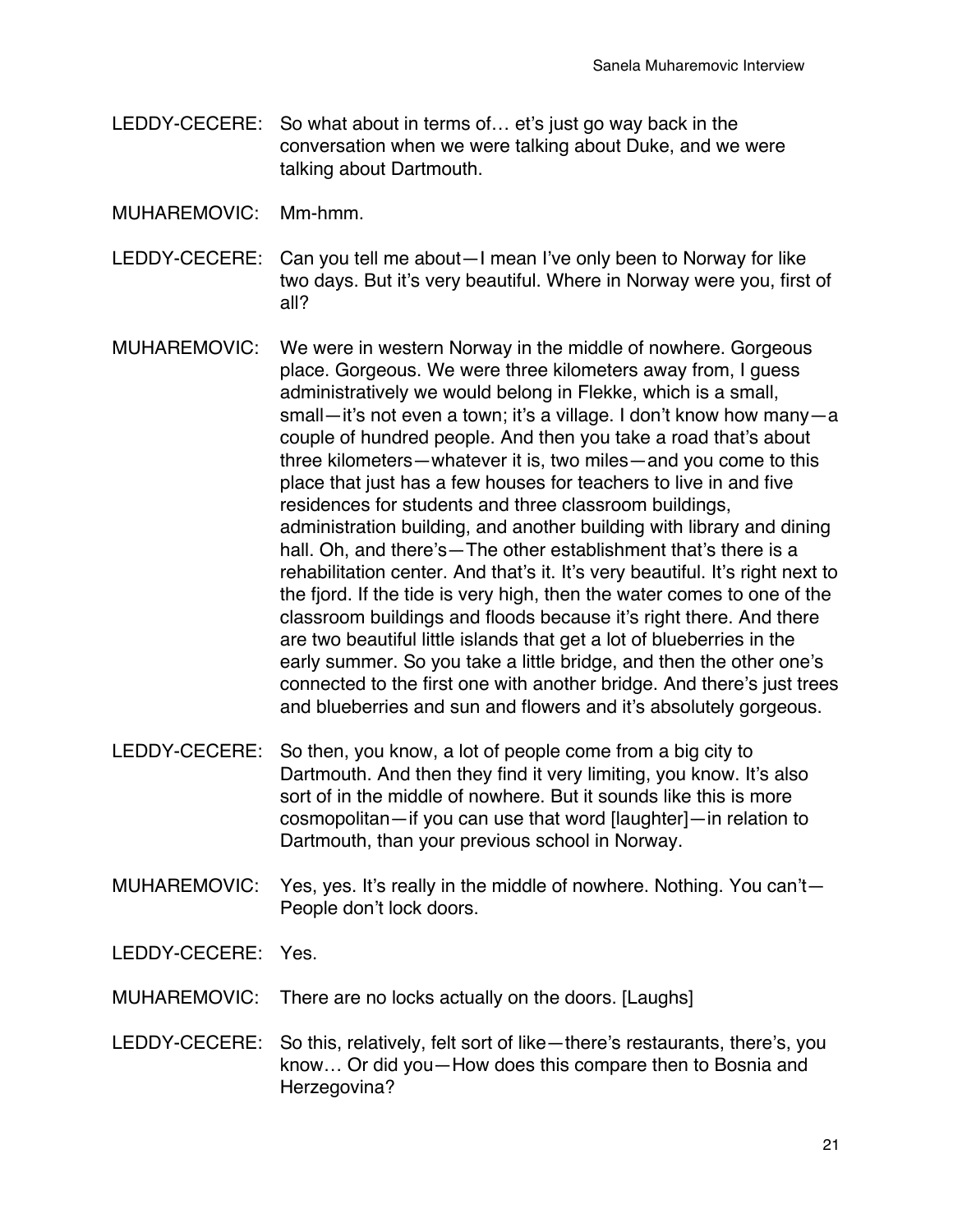MUHAREMOVIC: OK, so I'm going to be a really boring interview because to me, just nothing matters. I'm so… I really didn't care much about what—I mean, if I came here and there weren't any restaurants, I would have been fine. I really would have. I mean, a few shops are convenient, and that made a difference obviously in Norway. Even though we lived in the middle of nowhere, we would get, you know, occasional trips to towns to do shopping and such things. Everything was really provided for us. That was a complete bubble, right there. But here, I wouldn't mind if it was even more closed off, just because, you know, they're not things I care for. Also, I don't have a lot of money to go to restaurants.

> But in Sarajevo, I grew up in this sort of ugly suburb. Sarajevo already when my parents moved to Sarajevo before the war, Sarajevo was sort of expanding. But it has no place to expand because it's in a valley between the mountains. So now, if you want to live as close to Sarajevo as possible, it'll be on one of the surrounding hills. So that's where I have a house, in one of these poorly connected and overpopulated suburbs.

And I never really experienced city life. You know, if I wanted to go to the city, I had to take a half-an-hour-long bus ride, and that doesn't factor in the time you have to wait for the bus, which could also be half an hour. [Laughs]

But it was a good childhood. I mean I had—It's a very relaxed life there. People are very close together because they're physically close together. You can see from your balcony what your neighbors are doing at any given moment. So it was good.

I never experienced city life where, you know, you have so many cinemas and restaurants and shopping malls or whatever. I never really had that. So I couldn't really miss it. So I'm perfectly happy here.

- LEDDY-CECERE: So for you, the Dartmouth bubble, it's not a problem. It's totally fine.
- MUHAREMOVIC: It's fine. I would much rather if we had more sort of wilderness around us. I mean, I go and take a walk around Occom Pond every once in a while. But that's just Occom Pond. Or maybe I'll go to what's called the golf course or whatever. I also wish we had more flowers. You see, when Wellesley sent me their admission package, there was this gorgeous—they sent a DVD with a sort of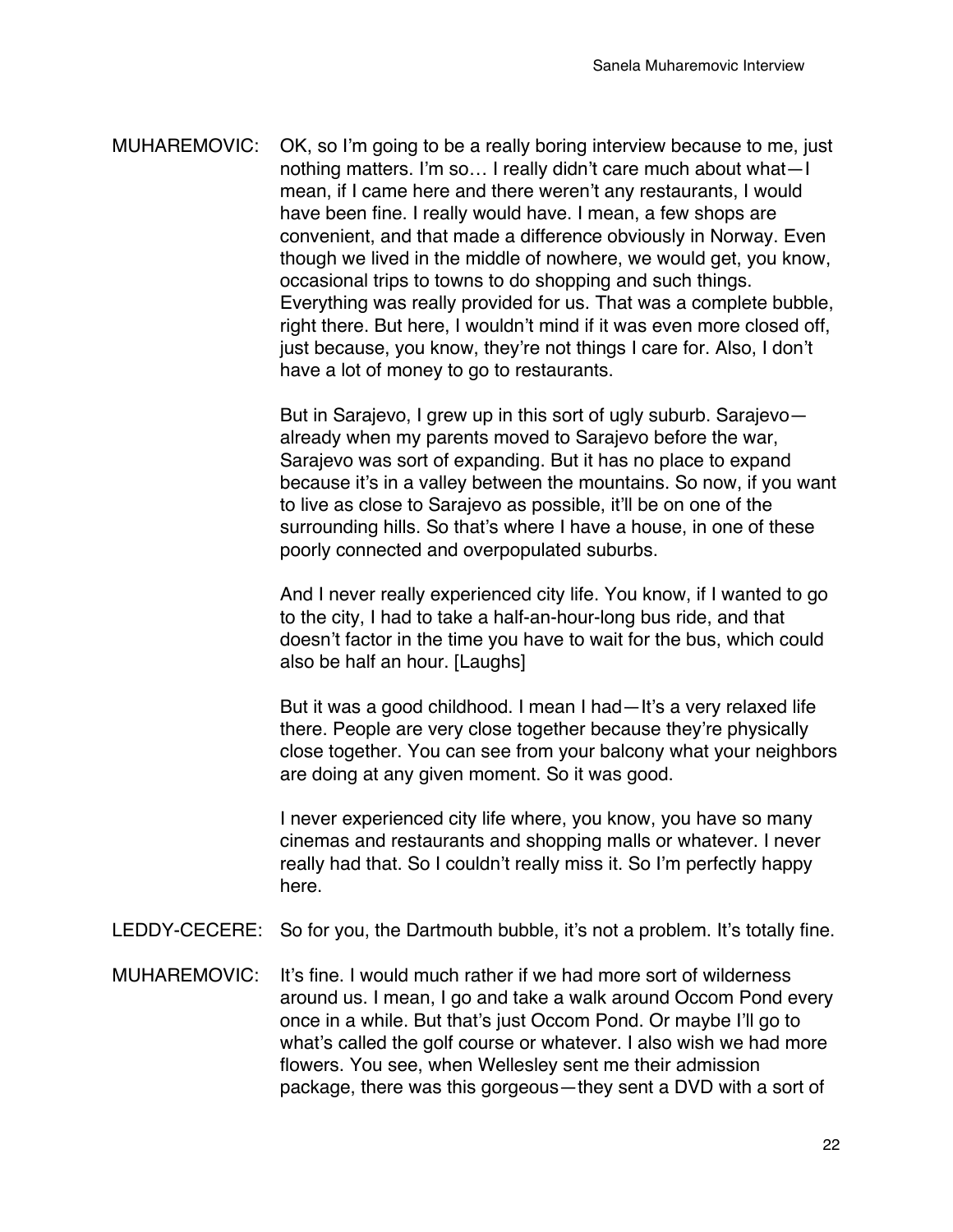virtual campus tour, there were millions of flowers. They have no flowers here. And also they—You know, that beautiful garden in front of the Hop, and now they tore it down to expand the stupid Hanover Inn. I am so angry over that.

- LEDDY-CECERE: So am I. It was such a... It was like—you're right. It was the only... It was so beautiful.
- MUHAREMOVIC: It was the most beautiful place on all campus. And that fountain was ah!
- LEDDY-CECERE: I know. What a bummer. Yes. So do you feel that being located in these—Because you said that in Sarajevo, being able to see everyone sort of brought everyone closer together, just being in tight quarters like that. Do you feel like this residential campus with not a lot of outside stuff, you don't really leave that often, do you feel like that affects— Do you feel like that causes a similar effect on community?
- MUHAREMOVIC: No. No, I don't. I compare it more to community in Sarajevo City where people live in large residential blocks. I was surprised when I found out one of my uncles lived there for a while before he moved to, actually, he moved to the United States. And I was surprised to find out he doesn't know any of his neighbors. Like people just climb onto the 20-something floor, and they just shut their door behind them, you know, enjoying their family life, but not much of neighborhood life.

I think in where I lived, we just have houses, a lot of houses, and gardens and kids playing in everybody's garden and in the street and everywhere. It's just that people can't not interact because, you know, you have spaces to interact, to sort of use.

If you're living in an apartment somewhere, you maybe will have a balcony or whatever, but you don't have a nice garden to go out to; maybe you will, depending on the building. But we all have a nice garden to go out to, and we'll all go out in spring and tend to our gardens, you know. A lot of people plant vegetables, and I'll be taking care of our fruit trees and our flowers. And so people will have reasons to interact and will come into position naturally to interact.

Maybe you'll help your neighbor. Everybody helps each other build their houses because in Bosnia that's how we build houses. You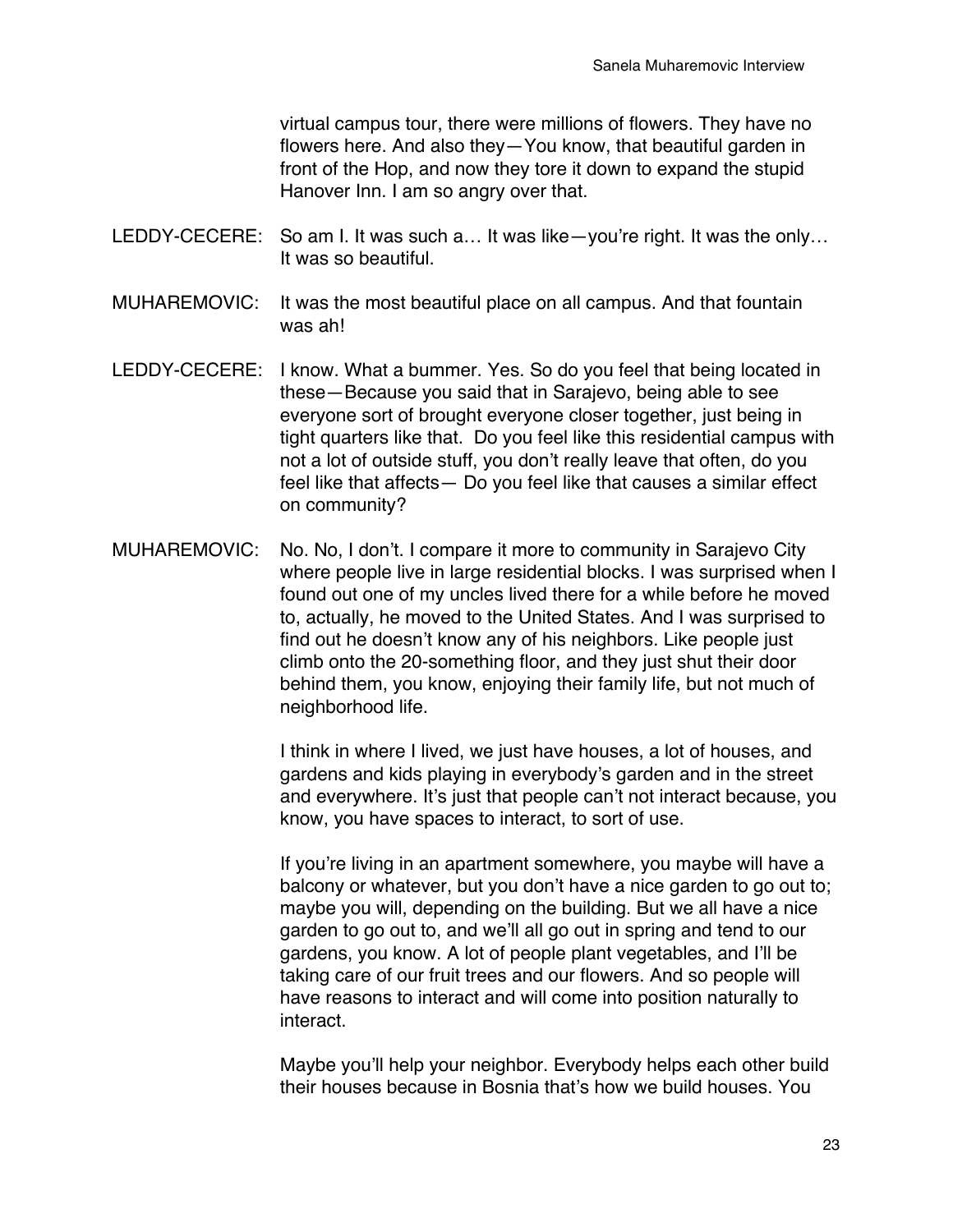take out a loan, and then you buy materials, and your neighbors who work in manufacturing will come and build it for you without any plan or anything. Who cares? [Laughs] And then, you know, you will help your neighbor till the soil in the garden or whatever. So it's sort of—it comes naturally.

But here, it doesn't really. I mean, you make your own friends, but it doesn't necessarily mean that you will be friends with everybody on your floor just because you're on the same floor. They may be the opposite and you hate them because they're noisy or rude or whatever. And I find Dartmouth students in general quite rude. Everybody's being sort of selfish in a way: I'm here, and I can do whatever I want, and I don't care how it impacts you. I'm going to party until two a.m. even if you're sick, and you have a midterm tomorrow. And if you complain about it, you'll be the bad guy because you're so uncool and boring. I hate that.

I think freshman floors bond a lot. That's probably due to the UGAs promoting socializing and organizing activities. So that comes naturally. Also, I guess there are some communities which are—I mean in Greek houses, at least the people will be much closer together because they also interact a lot. And my floor in—this is my third year, I guess—I ended up with a lot of women hockey players on my floor. And I mean they knew each other from the team, so they were always being noisy and playing hockey in the hallway. [Laughter] I'm okay. I survived.

LEDDY-CECERE: So I really love this analogy you just made between like— So you sort of established in Bosnia, in like the suburbs, which is where you were living, there are these spaces like gardens, like whatever, and there's this sort of togetherness that is just fostered in these spaces.

> But you compare Dartmouth, which is like very rural, to sort of like an urban apartment in which everyone's packed in on each other, right? But no one is interacting with each other. I think that's a really interesting sort of analogy.

MUHAREMOVIC: I don't know if other people would see it that way or maybe I'm just—Maybe it's just because I don't interact so much with people on my floor. I know a few people on my floor every time, and, you know, say hi. But not to everybody.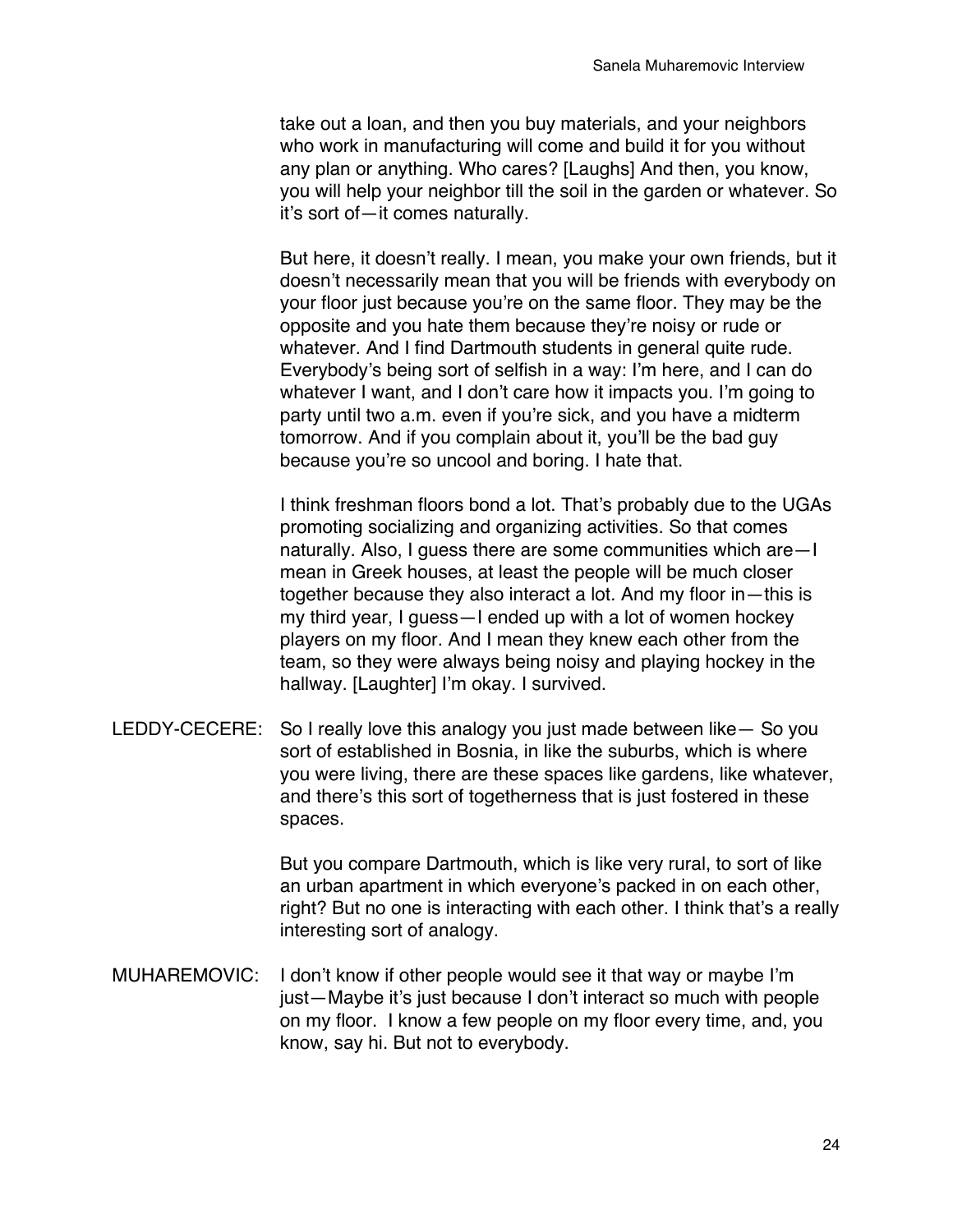- LEDDY-CECERE: Do you think it has to do with—because I think you're really on to something with this— Do you think it has to do with a sort of lack of uncharged communal spaces? So we have like—we have Greek houses which technically during a party time you're allowed to be in. But it's a very charged space. Do you think there's like a lack of… You know, we don't have a garden where you just like go out. I guess the Green but…
- MUHAREMOVIC: I don't think it's a lack of uncharged spaces. I don't think that's the big deal. But just sort of I think … A meaningful comparison is with the actual Greek houses because I think it comes from people, from necessity of people to be preoccupied with themselves. You know, you have classes, and in many ways you are atomized. So you'll come to your floor, and you'll go to your room.

But I think the equivalent of having gardens in suburbs in Sarajevo would be to have sort of some space where you have to go every day. Like if we all had to cook in the kitchen instead of going to FoCo to eat. That's when people would— Probably everybody would know everybody on their floor or in their dorm. So you would have to interact, you would have to cooperate, you would have to have a fight once in a while. So you would get to know people.

I really think it comes from necessity or, in this case, lack of necessity because you have everything somewhere else. And you define groups for yourself. Okay, this is the group with which I will socialize, this is the group with which I will study. And then you come back to your room, and you study. And that's it. There's no need for you to really interact with people on your floor unless you happen to meet them and like them for whatever reason.

- LEDDY-CECERE: Right. So there's sort of that— I like that you used the word atomization, sort of an isolation and alienation of the individual within in these —you know, what a living space is usually supposed to be: a community.
- MUHAREMOVIC: Yes, but I mean I don't say it with disdain that we're so atomized.

LEDDY-CECERE: No.

MUHAREMOVIC: I think that also comes by necessity because we're here. And there are a lot of people here who are liking to party a lot. It's a fact that we're here to study, to get our degree. And everything is geared towards that, towards— It's college; it's what it is. So it's normal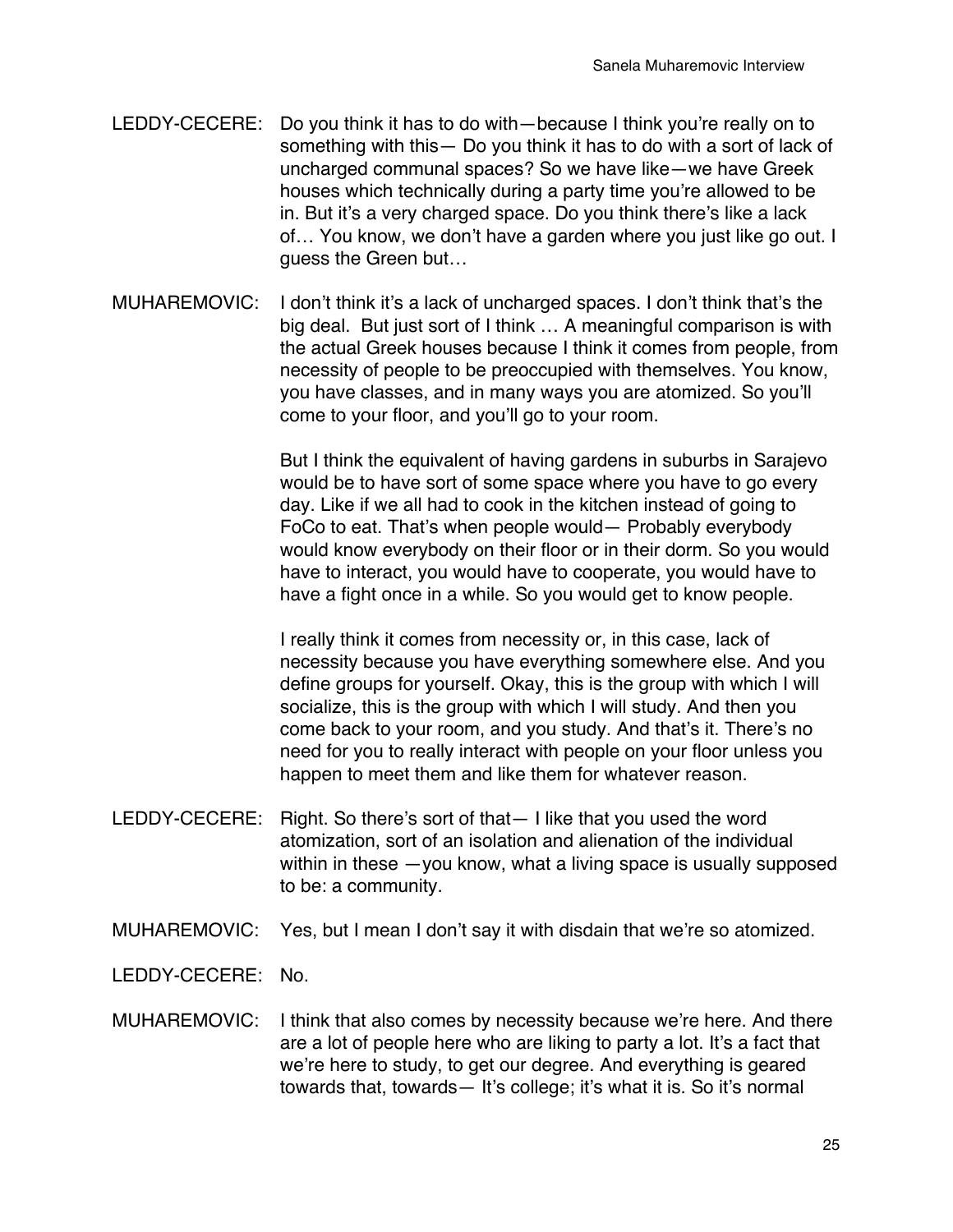that you won't have, you won't share a lot with your floor mates. You will share the hallways and the bathrooms, but probably not much more than that. I mean, if you do share something with them, you will probably know them from somewhere else or you're on track with that person. But you'll not have a lot in common with other people. I mean, that's okay. That's just the way it is.

- LEDDY-CECERE: So are you saying that because it's like a personal—getting your degree is sort of a personal journey and a personal goal, that that sort of, you know, necessitates a situation in which people are sort of identifying with themselves over identifying within a larger structure or group.
- MUHAREMOVIC: I don't know if it's true that people necessarily are terribly individualized. It's just that there are a lot of groups. Well, not a lot; Maybe there are several groups that they will belong to, but they won't necessarily overlap. And they won't live in the same space. It's just that it's like…it's not that you are, you know, completely isolated. It's just that you will be isolated probably in your dorm because it's sort of random how you will get it. But you will have, you know, some other affiliations that you will belong to. Maybe a religious group and a community service group and I don't know whatever. But they won't overlap a lot. So whereas, you know, in Sarajevo suburb, people just live together even though they have maybe other different things; they will be close because they live together.
- LEDDY-CECERE: So that despite the campus's status as a residential college, you don't think that in its sort of residential spaces that it really comes together.
- MUHAREMOVIC: Yes. It comes together in probably many other ways. I don't think there's a reason for a lot of people to feel lonely here because there's a lot of ways to… And even if you don't affiliate with any, you know, defined groups, if you have a group of friends, that's fine. That's perfectly fine. But it definitely doesn't come together in residential spaces.
- LEDDY-CECERE: Okay. I think we're all set. Are you okay to end now?
- MUHAREMOVIC: Yes.
- LEDDY-CECERE: Okay. Awesome. Thank you, Sanela.